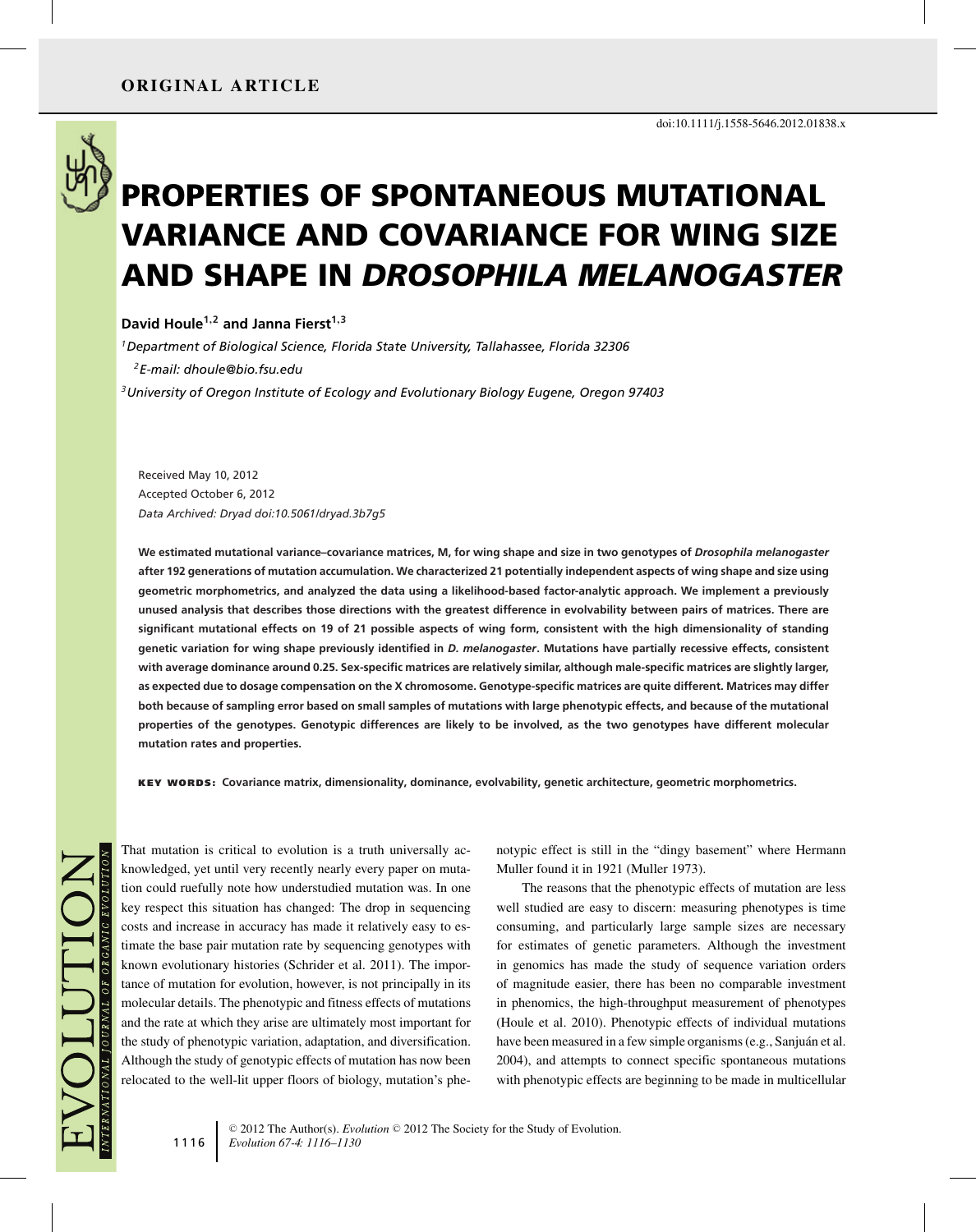organisms (e.g., Rutter et al. 2012), but serve mainly to highlight the difficulties of connecting genotype and phenotype.

What we can study are the aggregate effects of mutations accumulated over may generations in mutation–accumulation experiments (Houle and Kondrashov 2006; Halligan and Keightley 2009). The mutational covariance matrix, **M**, summarizes the properties of such collections of mutations. Theory (Lande 1980; Turelli 1985; Zhang 2012) and simulations (Jones et al. 2003, 2004; Jones et al. 2007) make clear that the details of the **M** matrix can affect a wide variety of population properties, including evolvability—the capability of the genetic system to produce potentially adaptive variants— (Hansen 2006), segregating genetic variation, the stability of the variation across space and time, and the predictability of evolution.

Despite the importance of these questions, estimates of **M** matrices are few (Houle et al. 1996; Keightley and Halligan 2009). The number of mutation accumulation (MA) studies that have measured more than one phenotype is rather small. These studies have resulted in estimates of **M** matrices for as many as 11 traits (Lynch 1985), but typically many fewer (e.g., Santiago et al. 1992; Houle et al. 1994; Shaw et al. 2000; Joyner-Matos et al. 2009). Most studies have been directed at measurement of fitness and its components (e.g., Rutter et al. 2010), either to understand the maintenance of genetic variance (Eyre-Walker and Keightley 2007; Mackay 2010) or the evolution of life histories (e.g., Houle et al. 1994; Joyner-Matos et al. 2009). Although fitness components are of great importance, they are also difficult to measure well, so these estimates are usually plagued by large uncertainties (e.g., Kavanaugh and Shaw 2005). Available **M** matrices are based on a wide variety of unrelated traits, what I have called extensive characterization of the phenotype (Houle 2010; Houle et al. 2010). The alternative, intensive characterization of mutational effects on one related set of phenotypes, has not yet been attempted. A previous study of the effect of spontaneous mutations on *Drosophila melanogaster* wings used just two traits—wing length and width (Santiago et al. 1992).

We present and compare estimates of the **M** matrices for wing shape and size in *D. melanogaster* based on 192 generations of MA in two genotypes. We measured the location of 12 vein intersections in 12,000 flies. We address two classes of questions about **M**. The first is the genetic architecture of mutational effects (Hansen 2006; Keightley and Halligan 2009); properties such as the amount of new phenotypic variation produced, the degree of dominance and epistatic interactions. The second is the "quality" of mutational variation (Hansen and Houle 2004; Arnold et al. 2008), the pleiotropic effects of mutations and their distribution in phenotype space. Previous analyses of this MA experiment have considered the mutational bias and variance in fitness, transposable element insertions (Houle and Nuzhdin 2004), gene expression (Rifkin et al. 2005) and nuclear (Haag-Liautard et al. 2007; Schrider et al. unpubl. ms.) and mitochondrial (Haag-Liautard et al. 2008) mutations.

### *Methods* **MUTATION ACCUMULATION**

The MA portion of the experiment is detailed in Houle and Nuzhdin (2004) and in the Supplementary Material, section 1.1 (SI-1.1). Each of two inbred lines, IV*e*-33 and IV*e*-39, were used to found a population of 75 MA sublines. Thereafter these sublines were maintained by full-sib mating of single pairs of flies of virgin flies as much as possible to minimize natural selection.

#### **WING MEASUREMENT**

We measured the spatial locations of 12 vein intersections on wings of live flies using an automated image-analysis system (Wingmachine; Houle et al. 2003). The data were aligned by generalized Procrustes least squares superimposition (Rohlf and Slice 1990), which scales point configurations to unit centroid size, translates all centroids to the same coordinates, and rotates the scaled coordinates to minimize the sum of the squared distances between configurations. The result of the superimposition is that each wing is represented by the x- and y-coordinates of the displacement of each landmark from the centroid, measured in units of centroid size. The raw data consist of 24 coordinates, but three degrees of freedom are lost due to fitting the nuisance translation and rotation variables, although information about size is transferred from the coordinate data to centroid size. Additional measurement and analysis details are summarized in SI-1.2 and SI-1.3.

#### **EXPERIMENTS**

Flies were measured in four different experiments during the MA process (SI-1.2, Tables S1 and S2). In the 1998 experiment, we measured wings of male flies descended from control genotypes and homozygous IV*e*-39 sublines after 73 generations of MA. In the 2002 experiment, homozygous MA flies of both sexes were imaged from all surviving sublines of both lines IV*e-*33 and IV*e-*39 between generations 166 and 173. The Cross 2002 experiment consists of two partial diallel crosses of four sublines each performed at generation 170 with sublines from IV*e*-39. Finally, in the Cross 2003 experiment, the surviving sublines were used to perform a series of full diallel crosses each utilizing four sublines.

#### **MUTATION MODELS**

A total of *n* sites are capable of influencing a trait, and the *i*th site has a haploid mutation rate  $u_i$ . A mutation causes deviation  $a_i$  from the mean in heterozygous condition and  $2a_i + d_i = g_i$  in homozygous condition, where  $d_i$  is the dominance deviation at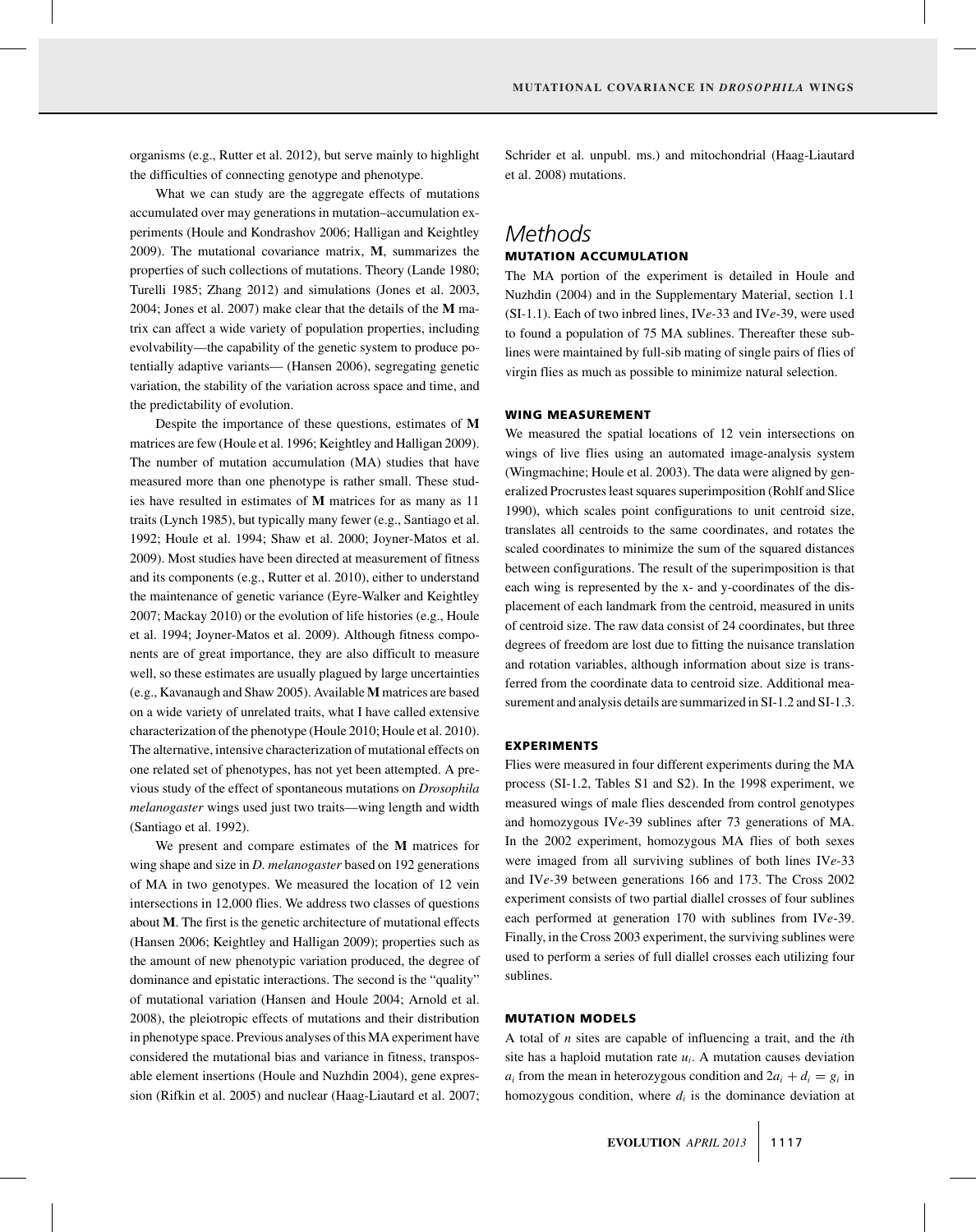site *i*. The probability that each individual carries a new mutation at the *i*th site is 2*ui*. Lynch and Hill (1986) defined two different mutational variances—one based on the effects of mutations once they are fixed, which we call the homozyous model, and the other on the effects of mutant alleles before they can segregate into homozygotes, which is the nonsegregational model. The homozygous model defines the mutational variance,  $V_M$ , as

$$
V_{\rm M} = 2 \sum_{i} u_{i} \left(\frac{g_{i}}{2}\right)^{2} = \frac{1}{2} U \mathbb{E}[g^{2}]
$$
  
=  $U \left(2\mathbb{E}[a^{2}] + \frac{1}{2}\mathbb{E}[d^{2}] + \text{COV}[a, d]\right),$  (1)

where  $U = \sum_i \mu_i = n\bar{\mu}$  is the total haploid mutation rate, and  $E[x^2]$  is the expected squared mutational effect  $x_i$  over all loci. The nonsegregational mutational variance,  $V_{Mns}$ , is

$$
V_{\text{Mns}} = 2 \sum_{i} u_i a_i^2 = 2UE[a^2].
$$
 (2)

In the case where effects are additive,  $g_i = 2a_i$ , and  $V_M =$  $V_{\text{Mns}}$ . The difference between  $V_{\text{M}}$  and  $V_{\text{Mns}}$  gives an indication of the importance of dominance and epistasis among new mutations.

In SI-1.6 we derive the interpretation of covariances in terms of these two models. The resulting matrix of heterozygous line effects,  $\bf{B}$ , is used to estimate  $V_{Mns}$ , whereas the among homozygous subline covariance matrix,  $S$ , is used to estimate  $V_M$ .

#### **ANALYSES**

Quantitative genetic analyses were carried out in Wombat (Meyer 2007, 2010). Wombat implements mixed model analyses of continuous data by restricted maximum likelihood. It handles datasets with large numbers of traits, and fits reduced rank models to the variance component matrices (Kirkpatrick and Meyer 2004; Meyer and Kirkpatrick 2005, 2008). The default approach to estimating genetic covariance matrices in Wombat assumes that the individuals at the head of the pedigree are outbred, which is not the case with our data. We directly calculated the relationship matrix using the coefficients derived in SI-1.4. Sex, block, and line were treated as fixed effects.

For each combination of sex and genotype, we analyzed the combined heterozygous and homozygous genotypes to estimate the covariance matrix **B** and the nonsegregational mutation matrix  $M_{ns} = 2B/192$ . In addition, we analyzed the homozygous data alone to estimate the subline covariance matrices **S** and the total mutation matrix  $M = S/(2 \times 192)$ . We compare M matrices based on their evolvabilities, *e* (Hansen and Houle 2008). Evolvability is the predicted response to a unit-length selection gradient in the direction of that gradient, and is equivalent to the variance in the direction of the gradient. Size evolvability was calculated by dividing the mutational variance of wing centroid size by the square of mean centroid size. This standardization places size and shape on comparable scales (Mitteroecker et al. 2004).

Other statistical analyses were carried out in SAS (SAS Institute 2004). Additional details are in SI-1.5.

### **COMMON SUBSPACES AND EVOLVABILITY RATIO ANALYSIS**

The **M** matrices estimated are all less than full rank, which complicates comparisons among them. One key aspect of such comparisons is to characterize the overlap in the subspaces covered by pairs of matrices, call them  $M_A$  and  $M_B$ . Phenotypic space can first be divided into the common or "non-null" subspace where both  $M_A$  and  $M_B$  possess statistically significant variation versus the complementary "nearly-null" space (Gomulkiewicz and Houle 2009). The nearly-null space can be further partitioned into the "doubly nearly-null" space, the space in which neither matrix possesses significant variation, and two "singly nearly-null" spaces, in which one matrix has significant variation, whereas the other does not.

Flury (1983) showed that eigenanalysis of  $C = M_A^{-1}M_B$  estimates the directions that differ most in the variance of one covariance matrix relative to another. We exploited this result to partition phenotype space into the categories of non-null, singly null and doubly-null, described in SI-1.7. The eigenvectors and eigenvalues of **C** calculated in the common subspace of the two matrices are also useful for describing what is different about  $M_A$ and  $M_B$ . The eigenvectors,  $V_C$ , estimate the directions that have most extreme ratios of variances in  $M_B$  relative to  $M_A$ . The eigenvectors therefore locate directions with the largest and smallest ratios of evolvabilities in genotype B relative to A. The eigenvalues,  $\Lambda_c$ , estimate the ratio of evolvabilities in those directions. Mitteroecker and Bookstein (2009) derived a distance metric for covariance matrices based on  $V<sub>C</sub>$  that we use to represent the relationship between our estimates of **M**.

#### **DATA ARCHIVED**

Data for the results in this article are archived in the Dryad repository: doi:10.5061/dryad.3b7g5.

## *Results*

#### **DO MUTATIONS HAVE DIRECTIONAL EFFECTS?**

We could directly test for directional mutational bias using the 1998 experiment data, which include IV*e-*39 control populations, as well as IV*e-*39 MA sublines. Variance component analyses in Wombat and the SAS Mixed procedure (SAS Institute 2004) showed no significant variance among the replicates of the control population on the first five principal components of the data, but highly significant variance for scores on these axes among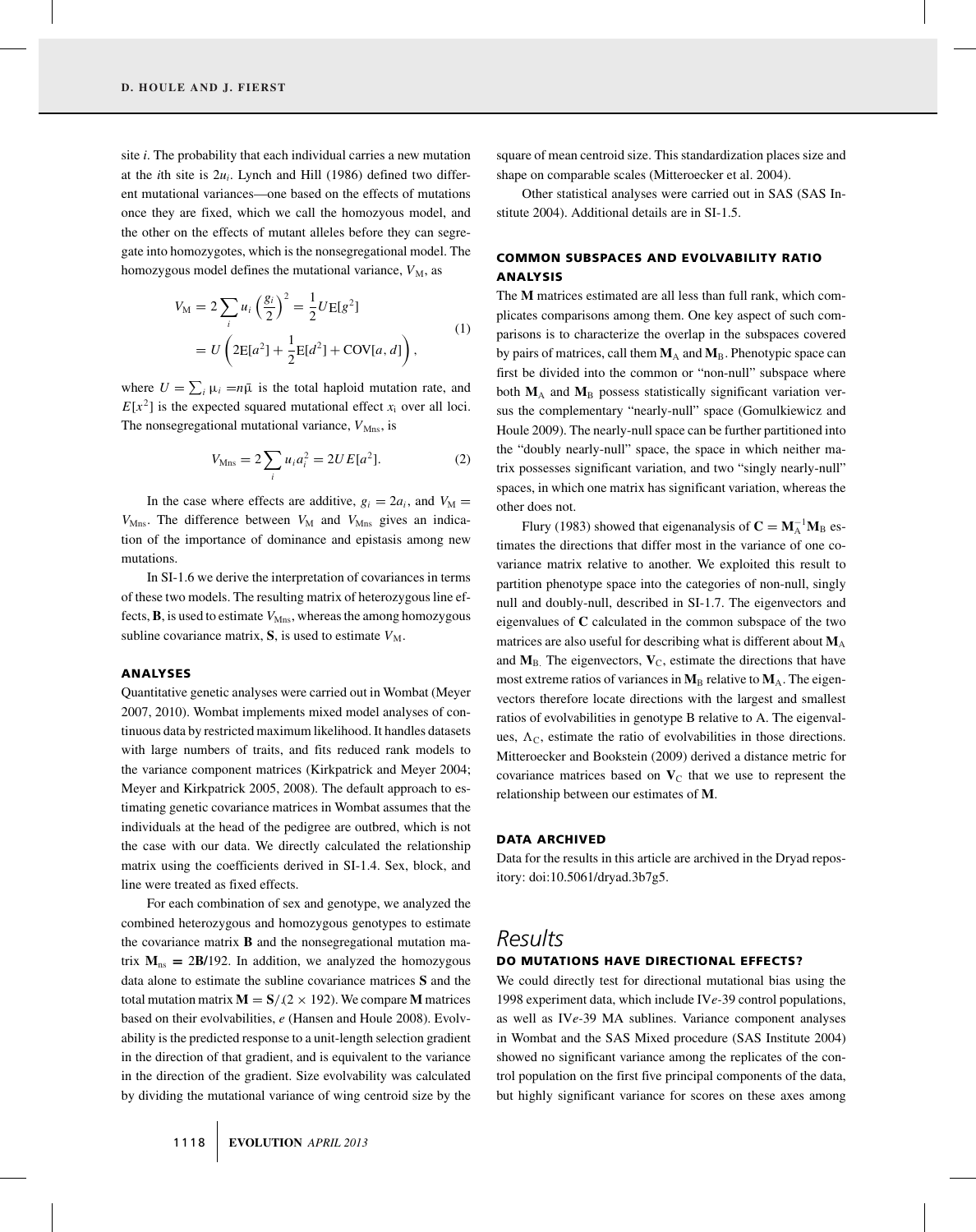sublines in the IV*e-*39 MA population. The overall size of the estimated genetic matrices reflect this (control replicate matrix trace 2520, MA subline trace 6010). MANOVA showed no significant mean differences between control and MA genotypes (Table S4). Any mutational bias is too small to be detectable.

Unfortunately, control populations were not available for direct comparison with MA sublines later in the experiment. Multivariate multivariable regressions of shape and size on generation of MA showed significant effects of generation, plus all interactions of generation with sex and genotype, although the effects are of modest size. These significant effects could be due to environmental factors, or to mutational bias. Mutational bias is by definition consistent in rate and direction over time, at least within genotypes, whereas environmental effects would be more likely to be variable over time. This signature of consistent bias should be detectable in males of genotype IV*e-*39, which were measured in 1998, 2002, and 2003. The per-generation rate of change between the 1998 and 2002 experiments was 1.33 shape units/generation, whereas the rate from 2002 to 2003 was 7.00 units/generation. The angle between the directions of change over the two periods is 81◦, not the small angle expected if there is a consistent mutational bias. The directions of change within all sex and genotype combinations between the 2002 and 2003 experiments were similar (within 30° of each other, with an average angle of 24.2◦), and significantly less than a sample of 10,000 random angles in 21 dimensional space (median 81◦, with a lower 95% confidence limit of 65◦). The inconsistency between directions and magnitudes of change between 1998 and 2002 and between 2002 and 2003, coupled with the similarities in change over the second interval seem best explained by environmental effects, rather than mutational bias.

#### **HETEROZYGOUS VERSUS HOMOZYGOUS MEAN**

The Cross 2003 experiment allows us to test for directional dominance, which would impart a consistent direction to the difference between inbred and outbred means. Genotypic means on the first two within-genotype canonical axes from four representative blocks of the 2003 experiment are shown in Figure 1. Means of inbred and outbred genotypes do not differ in a consistent direction. Inbred means tend to lie on the periphery of each ordination, and outbred genotypes have means intermediate between the parental inbreds. Both of these observations are consistent with an additive component to allelic effects. Multivariate analyses of variance (Supplementary Results 2.1) showed evidence for dominance in the highly significant interactions of inbreeding status, sex and genotype, but no consistent main effect of inbreeding, lending no support to the hypothesis of directional dominance.

#### **OVERALL PROPERTIES OF COVARIANCE MATRICES**

We estimated covariance matrices for the nonsegregational and homozygous models for the nine different partitions based on genotype (IV*e*33 and IV*e*39) and sex. For each model and partition of the data (e.g., homozygous females for IV*e* 33), we fit a series of models varying the rank of the mutational matrix. We used the corrected Akaike information criterion (AICc) score to judge the best fitting model, then conducted likelihood ratio tests of this best model against similar models to judge the range of models supported (Tables S5 and S6). Table 1 presents the rank of the best-fitting model, the rank of models not significantly different from that best model, estimates of matrix sizes, evolvability, and mutational heritability.

Mutational effects of heterozygous mutations significantly affected at least  $k = 7$  phenotypic dimensions. Models of lower rank always fit less well by more than 323 AICc units (*P* < 0.0001 in all cases, Table S5). Models of higher rank returned eigenvalues of all higher rank eigenvectors than those shown in Table 1 as 0, but paradoxically, these models usually had better likelihoods and AICc scores. This behavior is known to occur in Wombat for reduced-rank analyses of some datasets (Meyer and Kirkpatrick 2008; Supplementary Results 2.2). We report results only for models that had only non-0 eigenvalues.

The homozygous model converged at all matrix ranks tested, although the estimated likelihood of higher rank models were usually lower than that of the best model (Table S6). This should not occur, and thus again indicates numerical problems of some sort. In three cases, the best model was not significantly better than the next best model. The ranks of these best-fit homozygous models were all 11 or more. Rank rises as more inclusive partitions of the data are analyzed, supporting up to rank 19 of 21 possible for the pooled dataset including both sexes and genotypes. This pattern of greater inferred rank based on larger datasets is expected due to greater power in the larger datasets.

The estimated mutational and residual covariance matrices for the best-fitting models are presented in Table S7. Models of rank *k* in Wombat are fit in a *k*-dimensional space, so the **M** matrices have precisely rank *k*, even when these are rotated back into the original 25 dimensional phenotype space, as in Table S7.

#### **COMPARISONS OF COVARIANCE MATRICES**

Table 1 gives the size of the genetic and residual matrices calculated as their traces, the sum of the elements on the main diagonal. Size is a key property of an **M** matrix, because it is linearly related to evolvability, *e* (Hansen and Houle 2008). **M** was substantially larger in line 39 than in line 33, predicting higher evolvability in a population founded by IV*e*39. **B** was 2.7 times as large, and **S** was 1.6 times as large for the combined sex analyses. The residual variances in line 39 were also a bit higher, 6% higher in the nonsegregational model and 18% higher in the homozygous model. Male mutational variances were 1.4 times higher than female variances in the nonsegregational analysis.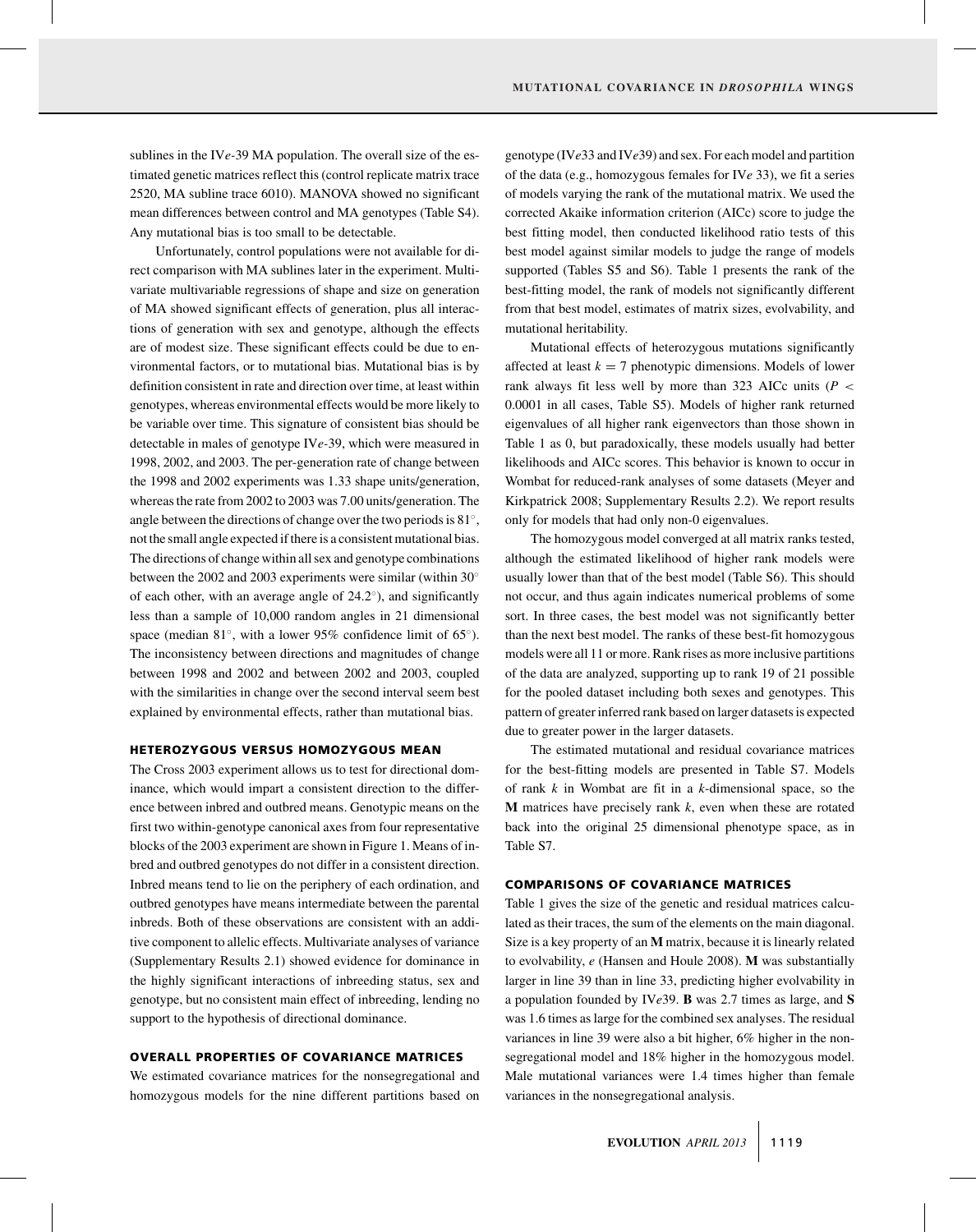

**Figure 1. Genotypic means on the first two canonical axes within MA genotypes for representative blocks of the 2003 experiment. Genotypes share the same two parental sublines, regardless of which was used as the maternal parent. Grey lines connect each outbred genotype with its two parental inbred sub-lines. Canonical discriminant analyses were carried out on genotype means within each genotype. The first two axes explain 23% and 14% of the variation in line 33, and 24% and 19% of the variation in line 39.**

For comparison with previous estimates of mutational variance, we obtained an average mutational heritability over all traits, by standardizing each **M** size estimate by its corresponding **R** matrix size. The nonsegregational mutational heritability is a bit greater than 0.1%, near the average of previous estimates for a wide variety of traits in many different organisms (Lynch 1988; Houle et al. 1996) including Drosophila wings (Santiago et al. 1992). The homozygous mutational heritability is approximately two to three times larger. We caution that these mutational heritabilities are not related to the ability of traits to evolve (Hansen et al. 2011).

Comparisons between the sums of partition-specific AICc scores and the AICc scores for corresponding combined analyses from Table S6 show that there are very substantial differences between the properties of mutations in the two genotypes, and in the effect of mutations on the two sexes. All of the combined analyses fit at least 1092 AICc units less well than the more parameter-rich models fit separately to each genotype–sex combination. For example, the sum of the four separate analyses of sex/genotype combinations fits 11212 AICc units better than the combined analysis using the homozygous model. Despite these differences, we regard the combined analyses as the best measures of the average properties of mutational effects because mutations arise in a diversity of genotypes, and are expressed and selected on in both sexes.

To test whether the differences in evolvability between homozygous and nonsegregational models evident in Table 1 is due to the lower dimensionality of the nonsegregational models, we compared evolvability in the first seven dimensions defined by each **M** matrix. The results (Table S8) show that the same differences evident in Table 1 persist in the subspaces where each **M** is full rank.

#### **AVERAGE DOMINANCE**

The lower nonsegregational mutational variances relative to homozygous mutational variances must be due to departures from an additive model. Under the simplifying assumption of perfectly correlated *a* and *d*, and no epistasis, we can calculate the dominance, *h*, using the parameterization where the phenotypes of the reference homozygote, the heterozygous, and homozygous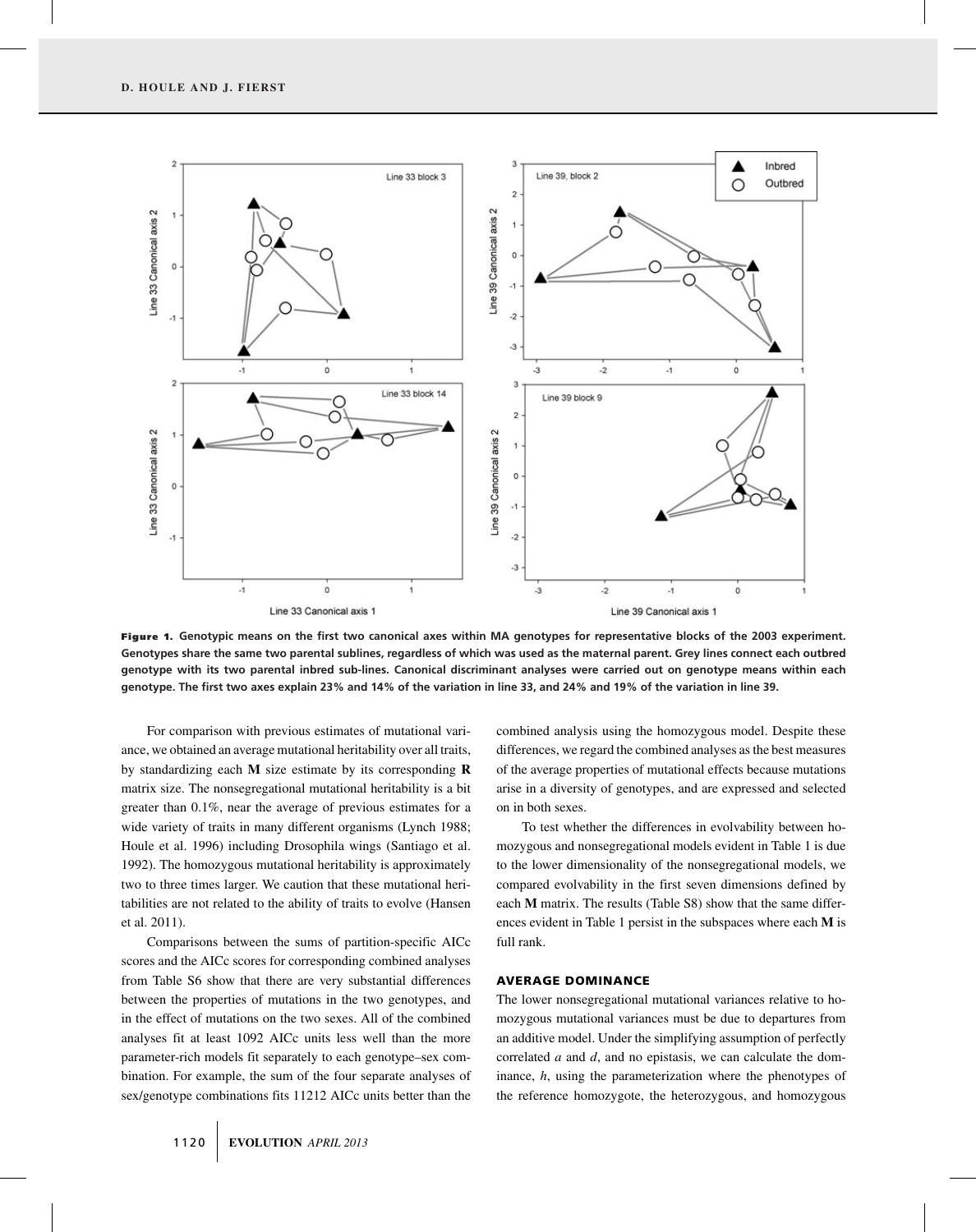|              |           |                                                    |      |                                              |               |       |                                 | Mutational evolvability |                                            |                  |                                                   |                    |                |
|--------------|-----------|----------------------------------------------------|------|----------------------------------------------|---------------|-------|---------------------------------|-------------------------|--------------------------------------------|------------------|---------------------------------------------------|--------------------|----------------|
|              |           | Nonsegregational model<br>Matrix size <sup>2</sup> |      | Homozygous model<br>Matrix size <sup>2</sup> |               |       | Shape <sup>3</sup><br>$(x10^3)$ |                         | Centroid<br>size <sup>4</sup><br>$(x10^6)$ |                  | Mutational<br>heritability <sup>5</sup><br>$(\%)$ |                    |                |
|              |           |                                                    |      |                                              |               |       |                                 |                         |                                            |                  |                                                   |                    |                |
|              |           | Rank of $\mathbf{B}^1$                             | B    | R                                            | Rank of $S^1$ | S     | $R_{\rm T}$                     | $\bar{e}_{\rm Mns}$     | $\bar{e}_{\rm M}$                          | $e_{\text{Mns}}$ | $e_{\rm M}$                                       | $h_{\text{Mns}}^2$ | $h_{\rm MT}^2$ |
| ♂            | 33        | 7                                                  | 1613 | 27330                                        | 11(12)        | 21156 | 27739                           | 0.65                    | 2.16                                       | 1.19             | 3.38                                              | 0.06               | 0.20           |
| ♂            | 39        |                                                    | 4358 | 32503                                        | 12(13)        | 33801 | 36599                           | 1.80                    | 3.48                                       | 2.32             | 4.75                                              | 0.14               | 0.24           |
| ¥            | 33        | 7                                                  | 1409 | 29619                                        | 12            | 21512 | 30397                           | 0.57                    | 2.25                                       | 0.70             | 1.59                                              | 0.05               | 0.18           |
| $\mathsf{P}$ | 39        | 7                                                  | 3678 | 26260                                        | 12            | 38884 | 29049                           | 1.55                    | 4.07                                       | 0.81             | 2.83                                              | 0.15               | 0.35           |
| ♂            | 33 and 39 | 8                                                  | 2895 | 30825                                        | 15            | 29996 | 32803                           | 1.19                    | 3.09                                       | 1.69             | 3.92                                              | 0.10               | 0.24           |
| $\mathsf{Q}$ | 33 and 39 | 7                                                  | 2048 | 28819                                        | 16            | 30263 | 29975                           | 0.85                    | 3.15                                       | 0.76             | 2.53                                              | 0.07               | 0.26           |
| <b>Both</b>  | 33        | 7                                                  | 1804 | 28899                                        | 15            | 22341 | 29475                           | 0.73                    | 2.29                                       | 1.10             | 2.91                                              | 0.07               | 0.20           |
| <b>B</b> oth | 39        | 7                                                  | 4587 | 30772                                        | 14(15)        | 34654 | 34776                           | 1.89                    | 3.58                                       | 2.32             | 4.05                                              | 0.16               | 0.26           |
| Both         | 33 and 39 | 7                                                  | 2879 | 30872                                        | 19            | 31309 | 32266                           | 1.18                    | 3.24                                       | 1.58             | 3.61                                              | 0.10               | 0.25           |

**Table 1.** Rank of best fitting mutational models and scalar measures of variance over the entire phenotypic space.

**1Rank of the best-fitting model. Ranks in parentheses are model not significantly different from the best model by a log likelihood test (Table S6). 2Matrix size is the trace of the matrix, or the sum of its eigenvalues.**

**3Average eigenvalue of the shape portion of the M matrix in centroid size units.**

**4Mutational variance of centroid size, standardized to mean 1.**

**5Mutational heritability calculated as the size of the M matrix, divided by the size of the corresponding R matrix.**

mutant phenotypes are 0,  $hx = a$  and  $x = 2a + d$ , respectively (SI-1.6). Mutations are on average partially recessive, with  $h =$ 0.26 for shape and 0.29 for size in the combined dataset. Dominance is quite stable across data partitions, ranging from 0.22 and 0.33 (Table S9). This quantifies the trends shown in Fig. 1, where outbred genotypes are generally less than half as far from the mean as their inbred parents.

#### **DIFFERENCES IN MUTATIONAL PROPERTIES**

We have strong evidence that the **M** matrices estimated from different data partitions are different. This raises the question of what those differences are. We focus on the four independent comparisons of sex-specific estimates pooled over genotypes, and of genotype-specific estimates pooled over sexes, as these are better estimated than comparisons within particular genotypes or sexes.

One simple way in which covariance matrices may differ is by being proportional to each other. We tested whether proportional differences were necessary and sufficient to explain matrix differences by estimating the proportionality constant that, when multiplied by the best estimate of the mutation matrix for the first data partition, gave mutation parameter estimates that maximized the likelihood of the data from the second partition.

For all four comparisons, fitting a proportionality constant significantly increased the fit of one partition's estimates to the other. For the genotype-specific estimates, a proportionality constant of 2.04 for the line 33 estimates improved the fit to the line 39 data by 52.9 log-likelihood units in the nonsegregational case. In the homozygous case a proportionality constant of 2.14 for the line 33 estimates improved the fit to the line 39 data by 73.5 log-likelihood units. For the sex-specific estimates, a proportionality constant of 1.17 for the female estimates improved the fit to the male data by 4.6 log-likelihood units in the nonsegregational case. In the homozygous case a proportionality constant of 1.24 for the female estimates improved the fit to the male data by 10.4 log-likelihood units.

These results demonstrate that proportional differences are a component of the differences between matrices. However, the best fitting proportionality constants always yielded fits that were greatly inferior to the best estimates (1253 and 736 logL units for male–female differences; 4772 and 6278 units for genotype differences in nonsegregational and homozygote models, respectively). There are real differences in matrix size, particularly between genotypes 33 and 39, but the nonproportional differences in matrix structure are quantitatively far more important.

A useful measure of matrix difference is the angle between the responses to the same selection gradients, or "random skewers" (Cheverud 1996). For each comparison we probed each pair of 24-dimensional shape matrices with the same 10,000 unitlength vectors of random direction. Table 2 shows the median angles of response vectors between the matrices pooled over sexes and/or genotypes above the diagonal. All of the comparisons in Table 2 are significantly less than random expectation of 82◦ (calculated by simulation) by a one-sided test, with the exception of the nonsegregational matrices for line 33 and line 39, where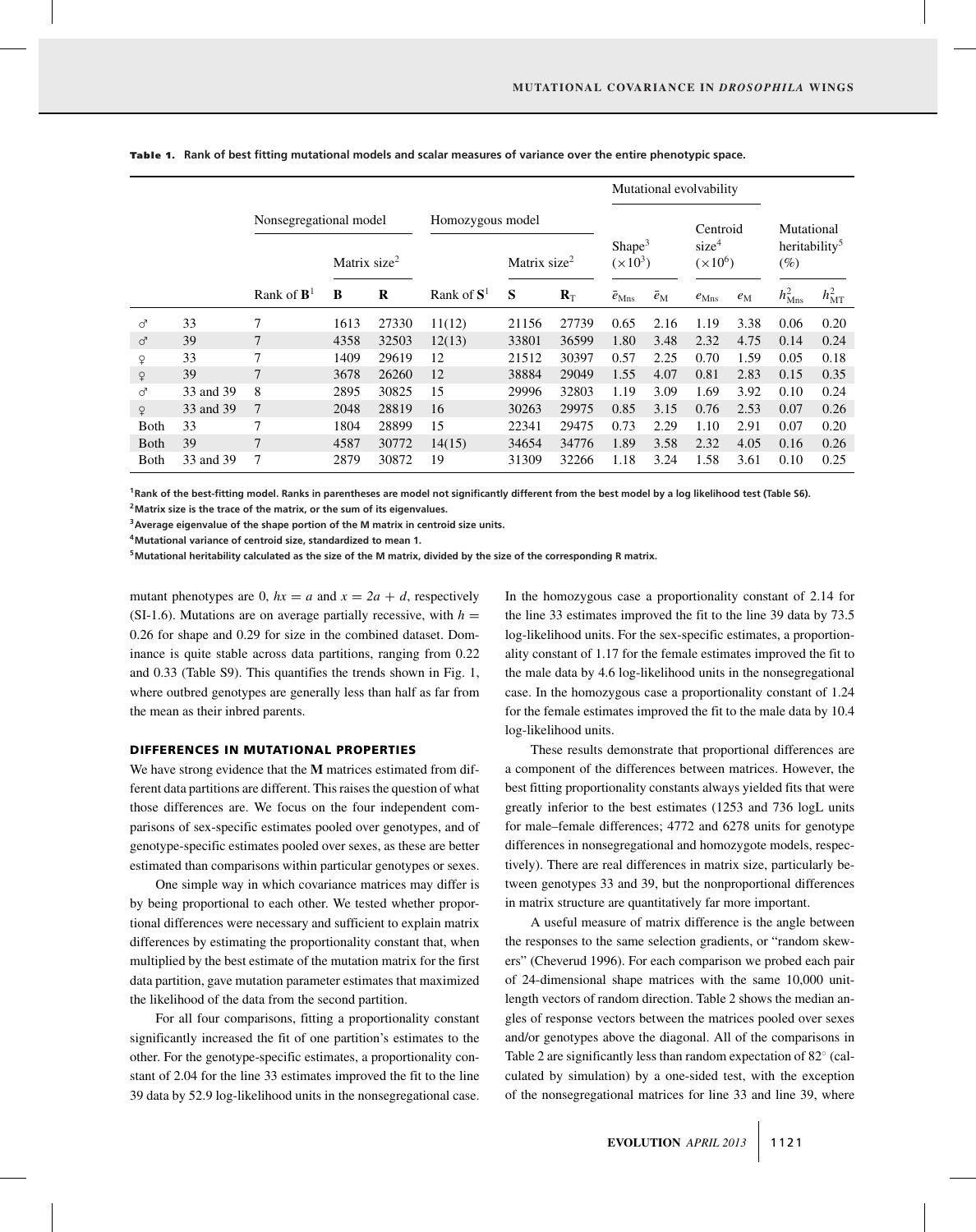|                  |              |      | Nonsegregational |                      |                   |                   | Homozygous          |                   |                      |                   |                    |                  |
|------------------|--------------|------|------------------|----------------------|-------------------|-------------------|---------------------|-------------------|----------------------|-------------------|--------------------|------------------|
|                  |              |      | ♂<br>pool        | $\mathsf{Q}$<br>pool | Both<br>33        | Both<br>39        | <b>Both</b><br>Pool | ♂<br>pool         | $\mathsf{Q}$<br>pool | Both<br>33        | <b>B</b> oth<br>39 | Both<br>Pool     |
|                  | ♂            | pool |                  | 23<br>$(12 - 55)$    | 40<br>$(22 - 73)$ | 27<br>$(13-61)$   | 19<br>$(8-45)$      | 19<br>$(8-46)$    | 29<br>$(13-59)$      | 43<br>$(23 - 76)$ | 23<br>(12–56)      | 23<br>$(9 - 48)$ |
|                  | $\mathsf{Q}$ | pool | 0.89             |                      | 41<br>$(24 - 77)$ | 23<br>$(10-56)$   | 19<br>$(9 - 46)$    | 28<br>$(15-65)$   | 20<br>$(9 - 47)$     | 44<br>$(26 - 79)$ | 28<br>$(13-63)$    | 26<br>$(13-58)$  |
| Nonsegregational | Both         | 33   | 0.64             | 0.63                 |                   | 53<br>$(32 - 86)$ | 36<br>$(21-64)$     | 38<br>$(21-67)$   | 35<br>$(20-63)$      | 20<br>$(10-45)$   | 50<br>$(28 - 84)$  | 34<br>$(20-62)$  |
|                  | Both         | 39   | 0.84             | 0.92                 | 0.46              |                   | 28<br>$(12 - 65)$   | 31<br>$(16-68)$   | 31<br>(14–67)        | 53<br>$(31-85)$   | 20<br>$(8-51)$     | 30<br>(14–63)    |
|                  | Both         | pool | 0.92             | 0.93                 | 0.69              | 0.86              |                     | 27<br>$(12 - 60)$ | 21<br>$(12 - 49)$    | 38<br>$(23 - 71)$ | 30<br>$(12 - 65)$  | 24<br>$(10-55)$  |
|                  | ♂            | pool | 0.92             | 0.84                 | 0.67              | 0.81              | 0.85                |                   | 25<br>$(15-52)$      | 37<br>$(21-64)$   | 23<br>$(11-51)$    | 12<br>$(6-26)$   |
|                  | ¥            | pool | 0.85             | 0.92                 | 0.72              | 0.85              | 0.91                | 0.87              |                      | 31<br>$(18-59)$   | 30<br>$(13-60)$    | 18<br>$(9-36)$   |
| Homozygous       | Both         | 33   | 0.61             | 0.58                 | 0.90              | 0.46              | 0.66                | 0.69              | 0.76                 |                   | 49<br>$(27-82)$    | 31<br>$(18-55)$  |
|                  | Both         | 39   | 0.89             | 0.86                 | 0.51              | 0.92              | 0.84                | 0.89              | 0.85                 | 0.52              |                    | 22<br>$(9-47)$   |
|                  | Both         | pool | 0.91             | 0.87                 | 0.72              | 0.84              | 0.89                | 0.96              | 0.94                 | 0.76              | 0.91               |                  |

**Table 2.** Random skewers angles above diagonal, and matrix correlations below the diagonal. Bold-faced entries are independent **planned comparisons. Italicized entries compare nonsegregational and homozygous matrices for the same partitions. Random skewers entries are the median angle between the 10,000 responses, and in parentheses, the 2.5% and 97.5% quantiles of the angles.**

the upper 95% quantile is 82.1◦. Only four of these comparisons, shown in bold, are independent. The angles between genotypespecific comparisons are relatively large (49–53<sup>°</sup>), whereas sexspecific comparisons have smaller angles (23–25°). The structure of the nonsegregational and homozygous matrices seems to be rather similar, as the median angles between the nonsegregational and homozygous matrices, shown in italics, average just 21◦, despite their large differences in  $\bar{e}$ . Table 2 also shows matrix correlations between the 24-dimensional shape matrices, which gives the same qualitative picture of matrix similarity as random skewers.

Mitteroecker and Bookstein (2009) showed that an appropriate measure of distances among full-rank covariance matrices is

$$
\|\mathbf{M}_{A}, \mathbf{M}_{B}\| = \sqrt{\sum_{i=1}^{p} \log(\lambda_{C \cdot i})^{2}},
$$

where  $\lambda_{\text{C}\textit{i}}$  are the eigenvalues of  $\textbf{C} = \textbf{M}_{\text{A}}^{-1}\textbf{M}_{\text{B}}$ . We calculated these distances in the space of the first five eigenvectors of the covariance matrix of the pooled genotype, combined sex **M** matrix. Multidimensional scaling (MDS) on the distance matrix (SAS Institute 2004) in two dimensions fit very well. MDS on the matrices uncorrected for size separated homozygous and nonsegregational matrices in coordinate space (Fig. S1). MDS on matrices standardized by their traces is shown in Figure 2. The corresponding homozygous and nonsegregational estimates tend to be near neighbors. Matrices estimated from larger subsets of the overall



**Figure 2. Multidimensional scaling of the distance matrix among the matrix size standardized M matrices. Distances calculated in the subspace defined by the first 5 eigenvectors of the pooled genotype and sex M matrix. Labels and lines connect the corresponding nonsegregational and homozygous estimates.**

data are more central than those estimated with subsets of the data. Genotype-specific differences define dimension 1, whereas sex-by-genotype interactions largely define dimension 2.

To perform pairwise comparisons among **M** matrices, we partitioned phenotype space into the common, non-null region in which both matrices possessed significant genetic variance, versus those in which one or both matrices did not have significant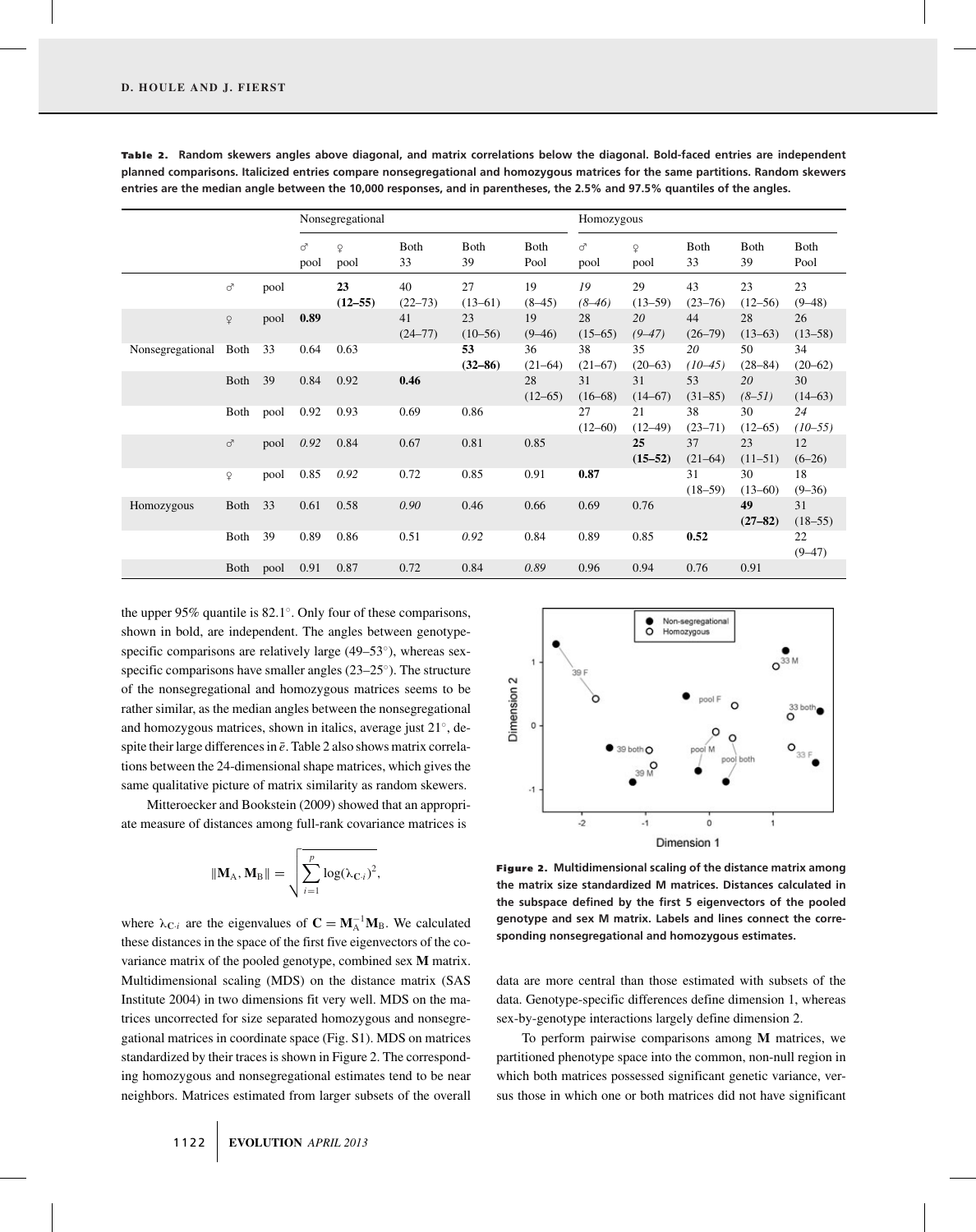|                                                       | Matrices compared                |                                    |                                  |                                    |  |  |  |  |
|-------------------------------------------------------|----------------------------------|------------------------------------|----------------------------------|------------------------------------|--|--|--|--|
|                                                       | Nonsegregational                 |                                    | Homozygous                       |                                    |  |  |  |  |
| <b>Statistic</b>                                      | $M_A$ : pool M<br>$M_B$ : pool F | $M_A$ : 33 both<br>$M_B$ : 39 both | $M_A$ : pool M<br>$M_B$ : pool F | $M_A$ : 33 both<br>$M_B$ : 39 both |  |  |  |  |
| Non-null dimensions                                   | 5                                | 5                                  | 12                               | 10                                 |  |  |  |  |
| Singly nearly-null dimensions                         | $\overline{2}$                   | $\overline{2}$                     | $\Omega$                         | 2                                  |  |  |  |  |
| Mean $\bar{e}$ in non-null subspace                   | 4.37                             | 5.44                               | 6.16                             | 6.78                               |  |  |  |  |
| Mean $e$ in singly null subspace <sup>1</sup>         | 0.68                             | 0.31                               |                                  | 0.11                               |  |  |  |  |
| $e_{\rm B}/e_{\rm A}$ on common $e_{\rm max}$         | 0.78                             | 5.44                               | 1.08                             | 2.90                               |  |  |  |  |
| $\bar{e}_{\rm B}/\bar{e}_{\rm A}$                     | 0.75                             | 2.59                               | 1.01                             | 1.59                               |  |  |  |  |
| $\bar{c}_{\rm B}/\bar{c}_{\rm A}$                     | 0.70                             | 2.32                               | 0.82                             | 1.35                               |  |  |  |  |
| $\bar{a}_{\rm B}/\bar{a}_{\rm A}$                     | 0.98                             | 0.83                               | 0.84                             | 1.04                               |  |  |  |  |
| $\bar{r}_{\rm B}/\bar{r}_{\rm A}$                     | 0.73                             | 2.83                               | 1.04                             | 1.66                               |  |  |  |  |
| $\overline{d}$                                        | 2.05                             | 6.85                               | 3.47                             | 7.16                               |  |  |  |  |
| Angle between $e_{\text{maxA}}$ and $e_{\text{maxB}}$ | $19.1^\circ$                     | $51.8^\circ$                       | $22.7^\circ$                     | $57.8^\circ$                       |  |  |  |  |
| Median (95%) skewer angle                             | $17.7^{\circ}$ (34.1)            | $45.6^{\circ}$ (72.6)              | $24.0^{\circ}$ (41.6)            | 48.4 $\degree$ (73.3)              |  |  |  |  |
| Median random angle                                   | $70.0^\circ$                     | $70.0^\circ$                       | $78.3^\circ$                     | $77.2^\circ$                       |  |  |  |  |
| Matrix correlation                                    | 0.12                             | $-0.19$                            | $-0.38$                          | $-0.56$                            |  |  |  |  |

Table 3. Scalar measures of matrix similarity calculated in the common space of the shape matrices. Conditional evolvability,  $\bar{c}$ , autonomy,  $\bar{a}$ , respondability,  $\bar{r}$ , and response difference,  $\bar{d}$  defined in Hansen and Houle (2008).

**1Mean of the maximum**  $e$  **in the comparison M matrices along singly nearly-null vectors of**  $C_r = M_{A_r}^{-1}M_{Br}$ **.** 

genetic variance (the singly- or doubly-null spaces) using the algorithm described in the Methods section. Table 3 gives measures of matrix similarity based on this common subspace analysis. Matrices from the nonsegregational analysis share a five-dimensional non-null subspace, and each comparison reveals two singly null dimensions. The maximum possible dimensionality of these shape data is 20, as four of 24 degrees of freedom are used to register the forms before analysis. The nonsegregational matrices are thus doubly nearly-null for 13 of the 20 dimensions. In the homozygous model, sex-specific matrices share a 12 dimensional non-null subspace. Genotype-specific matrices share a 10 dimensional non-null subspace, and two singly null dimensions. There are eight doubly nearly-null dimensions, although the analysis of the complete pooled dataset showed 19 significant non-null dimensions (Table 1). One interesting question is whether the singly nearly-null dimensions ever have a large amount of variance in one of the two comparison matrices. We addressed this by comparing mean  $\bar{e}$  in the common subspace, shown in the third line of the Table, with the mean of the maximum of the two evolvabilities along eigenvectors of **C** judged to lie in the singly nearly-null subspace, shown in the fourth line of the Table. In all cases, the singly nearly-null evolvabilities are much smaller than the average of evolvability of the non-null subspace, and within a factor of 2 of the minimum eigenvalue statistically supported for each **M** matrix. The singly-nearly null dimensions are those where the amount of variance in both **M** matrices is near the threshold of statistical significance, with one happening to fall above that threshold, and one below. The low proportion of singly null dimensions suggests that despite the differences among M matrices, they have substantial similarities in which directions in phenotype space have the lowest genetic variances.

The remaining entries in Table 3 give a variety of scalar measures of matrix similarity calculated in the common non-null subspace. The vector  $\mathbf{e}_{\text{max}}$  is the direction with the greatest variance, and we show the ratio of evolvabilities on this vector in the common subspace, and the angle between **e**max vectors in the comparison matrices. Evolvabilities, respondabilities and conditional evolvabilities (Hansen and Houle 2008) of sex-specific matrices are within a factor of 1.4, whereas genotype-specific matrices generally differ by larger factors, up to the  $5.4\times$  difference in evolvability along **e**max for the nonsegregational model. Mean autonomies are relatively similar. Response differences are in shape units that are difficult to interpret, but the ratio of response differences is more than twice as large for genotype comparisons as for sex comparisons.

Table 3 also shows median skewer angle (Cheverud 1996) calculated from 10,000 random selection gradients, and the 95% quantile of angle as a one-sided confidence interval. The expected median angle between random vectors is shown for comparison. Sex-specific matrices have small response angles that are highly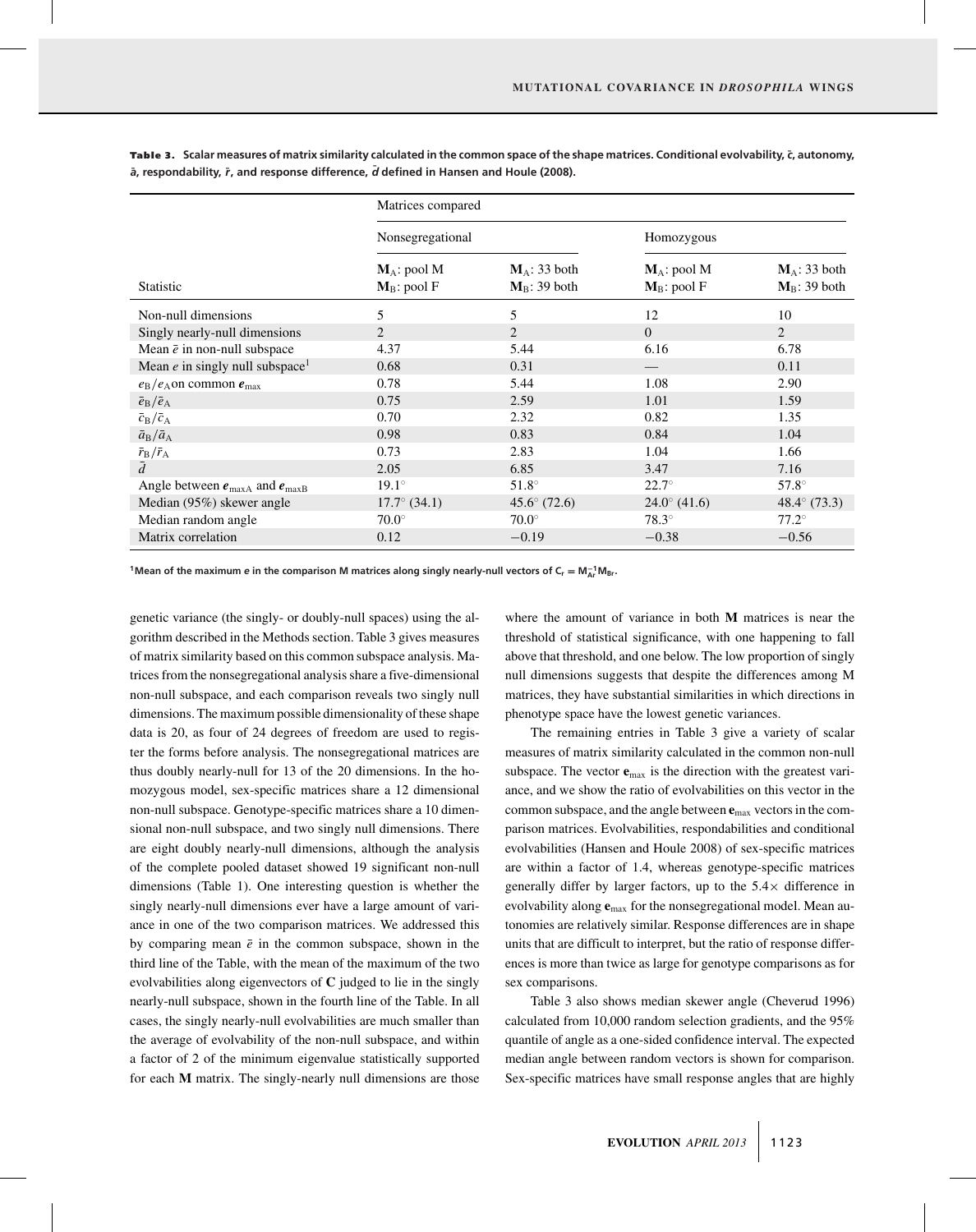|                      | Nonsegregational                 |                                 |                                    |                                 | Homozygous                       |                                 |                                    |                                 |  |  |  |
|----------------------|----------------------------------|---------------------------------|------------------------------------|---------------------------------|----------------------------------|---------------------------------|------------------------------------|---------------------------------|--|--|--|
| Comparison matrices: | $M_A$ : pool M<br>$M_B$ : pool F |                                 | $M_A$ : 33 both<br>$M_B$ : 39 both |                                 | $M_A$ : pool F<br>$M_B$ : pool M |                                 | $M_A$ : 33 both<br>$M_B$ : 39 both |                                 |  |  |  |
| C vector             | $e_{\rm B}/e_{\rm A}$            | $\frac{e_{\rm A}+e_{\rm B}}{2}$ | $e_{\rm B}/e_{\rm A}$              | $\frac{e_{\rm A}+e_{\rm B}}{2}$ | $e_{\rm B}/e_{\rm A}$            | $\frac{e_{\rm A}+e_{\rm B}}{2}$ | $e_{\rm B}/e_{\rm A}$              | $\frac{e_{\rm A}+e_{\rm B}}{2}$ |  |  |  |
| 1                    | 1.44                             | 2.61                            | 16.32                              | 3.72                            | 5.98                             | 1.16                            | 38.98                              | 2.61                            |  |  |  |
| $\overline{2}$       | 1.17                             | 2.25                            | 5.93                               | 10.02                           | 3.80                             | 1.50                            | 12.16                              | 2.25                            |  |  |  |
| 3                    | 0.73                             | 2.63                            | 2.05                               | 3.84                            | 2.55                             | 2.82                            | 9.62                               | 2.30                            |  |  |  |
| 4                    | 0.50                             | 1.59                            | 0.63                               | 1.73                            | 1.95                             | 2.43                            | 5.01                               | 1.42                            |  |  |  |
| 5                    | 0.39                             | 2.20                            | 0.40                               | 2.96                            | 1.26                             | 1.62                            | 3.10                               | 1.66                            |  |  |  |
| 6                    |                                  |                                 |                                    |                                 | 1.22                             | 2.05                            | 1.38                               | 2.38                            |  |  |  |
| 7                    |                                  |                                 |                                    |                                 | 0.77                             | 1.89                            | 1.07                               | 1.95                            |  |  |  |
| 8                    |                                  |                                 |                                    |                                 | 0.51                             | 1.62                            | 0.56                               | 3.49                            |  |  |  |
| 9                    |                                  |                                 |                                    |                                 | 0.47                             | 1.68                            | 0.26                               | 2.54                            |  |  |  |
| 10                   |                                  |                                 |                                    |                                 | 0.37                             | 1.43                            | 0.01                               | 5.45                            |  |  |  |
| 11                   |                                  |                                 |                                    |                                 | 0.27                             | 1.78                            |                                    |                                 |  |  |  |
| 12                   |                                  |                                 |                                    |                                 | 0.13                             | 0.95                            |                                    |                                 |  |  |  |
| mean                 | 0.85                             | 2.25                            | 5.07                               | 4.45                            | 1.61                             | 1.74                            | 7.22                               | 2.61                            |  |  |  |
| std. dev.            | 0.45                             | 0.42                            | 6.67                               | 3.22                            | 1.76                             | 0.52                            | 11.91                              | 1.15                            |  |  |  |
| Median ratio $1$     | 1.44                             |                                 | 2.52                               |                                 | 2.33                             |                                 | 4.46                               |                                 |  |  |  |

Table 4. Descriptions of directions with different variances in the non-null subspace defined by comparison matrices. See text for **explanation. Bold-faced vectors are represented in Fig. 3.**

**1Median of the greater of** *e***B/***e***<sup>A</sup> and** *e***A/***e***<sup>B</sup> in each column.**

significantly different from the angle between random vectors. Genotype-specific response angles are much larger, but nonetheless generally less than random angles. The genotype-specific responses predicted from the nonsegregational matrices are not significantly less than the random vectors, although the other three comparisons differ significantly from random. We also show the matrix correlations between comparison matrices. Matrix correlations are mostly negative, despite the similarities of matrix structure revealed by other measures of similarity.

To further investigate the nature of the differences between **M** matrices, we characterized those directions with the greatest ratios of variances and evolvabilities, as described in the Methods section. Table 4 shows the results of these evolvability ratio analyses. The first- and last-ranked vectors are those for which the ratios of evolvabilities are most extreme, as shown in the first column within each comparison. Note that disparity of evolvabilities is greatest for both the largest and smallest values. A more interpretable measure of overall difference is the larger of the two ratios  $e_B/e_A$  or  $e_A/e_B$ , and the median value of these is shown in the last row of the Table.

The interest of each of these vectors is also dependent on the amount of variance along those vectors, measured in the second column of each comparison by the average evolvability in the two matrices along that vector. The distinction is striking in the comparison between genotype-specific matrices in the nonsegregational analysis: the first vector is notable because line 39 has 16 times the variance found in line 33; the second vector is notable both because line 39 has six times the variance in line 33, and an average evolvability of 10.02, far above the mean  $\bar{e}$ of 5.44 in the common non-null subspace (Table 3), and close to *e*max of 11.5 for the pooled matrix (Table S8). For the sexspecific comparisons, all vectors have evolvabilities less than the mean evolvability in the non-null subspace. The same is true of the genotype-specific comparison in the homozygous analysis, although vector 10, which has the greatest difference (108 times more variance in line 33 than line 39) also has an average evolvability of 5.45, only slightly less than the mean  $\bar{e}$  of 6.78 in the common non-null subspace.

The directions and magnitudes of some of the more notable vectors from Table 4 are shown as deviations from a reference wing in Figure 3. None of these vectors show similar patterns of landmark differences, an observation confirmed by the high angles between these vectors (results not shown).

### *Discussion*

We emphasize three findings. First we have detected mutational genetic variation for almost every aspect of wing shape and size that we studied. Second, sex-specific **M**s are more similar than the genotype-specific **M**s. Third, mutational effects are partially recessive. Before discussing these conclusions, we justify a few other aspects of our analysis.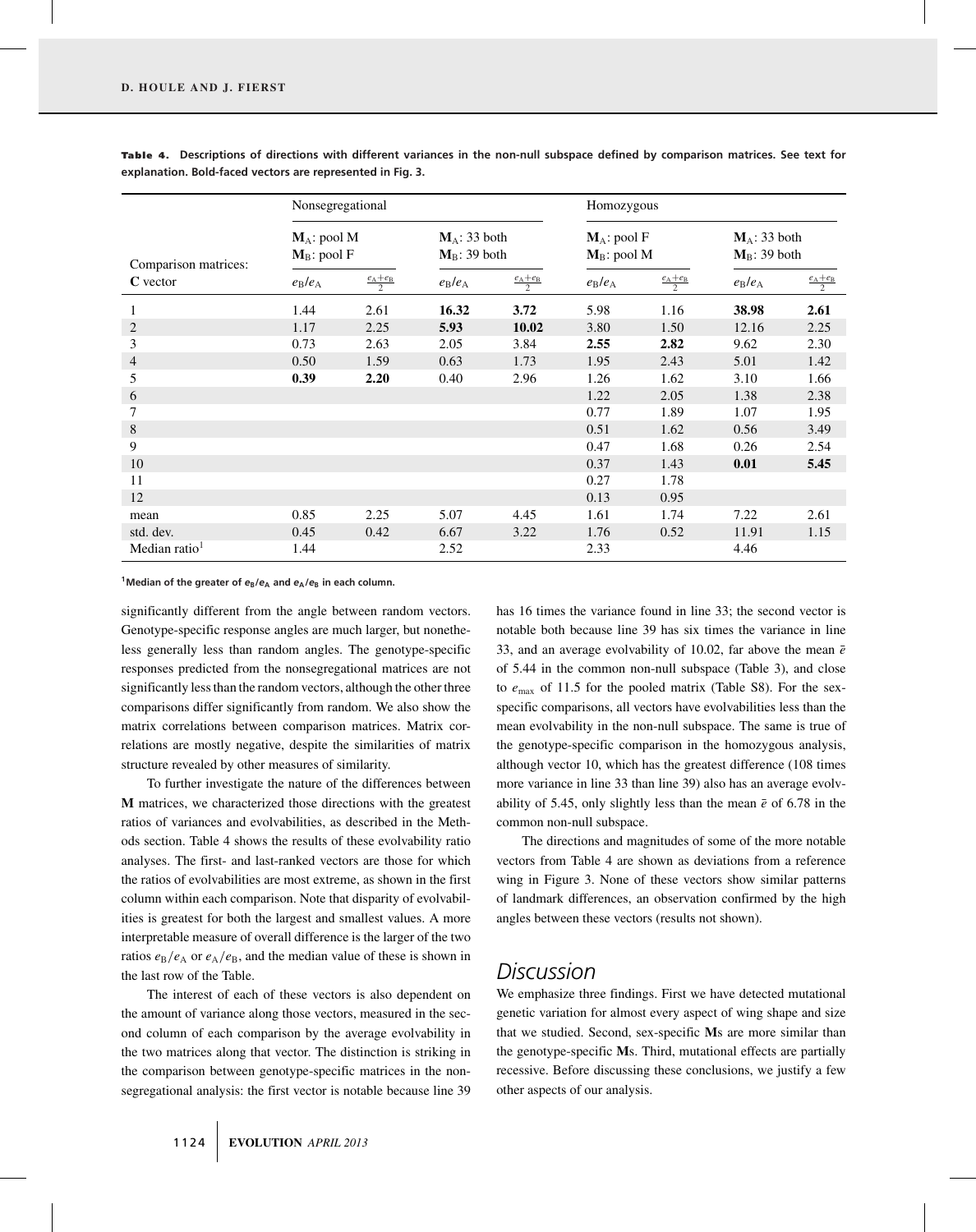

**Figure 3. Vectors identified as notably different in the comparisons in the common space of sex-specific and genotype-specific matrices in Table 4. Circles denote the position of the 12 landmarks, and thick lines the magnitude and direction of the mutational variance along each vector. The units are 1000 × the average mutational evolvability along that vector in the matrices compared, except for the lower left vector, which has units of 500 × evolvability. Thin lines connect landmarks that are connected by a vein. The direction of vectors has been reversed if necessary to minimize overlap in the deviations from the reference. The reference phenotype is for males. Numbering of vectors follows that in Table 4.**

#### **ANALYSIS PHILOSOPHY**

Previous analyses of covariance matrices have emphasized hypothesis testing, even when the hypotheses are not biologically motivated. We emphasize instead the evolutionary properties of **M** matrices, even if those measures have no available statistical test, because evolutionary prediction is the motivation for studying covariance matrices (Houle et al. 2011). Hansen and Houle (2008) suggested a family of measures of genetic covariance matrix properties related to the amount of response to directional selection they predict. Evolvability, *e*, is the predicted response to unit strength selection in the direction of the selection gradient in the absence of stabilizing selection. Conditional evolvability, *c*, is the response to unit strength selection when stabilizing selection around the selected direction is infinitely strong. Evolvability predicts the ability to evolve in a given direction in the ideal case when there is no selection on other directions in phenotype space, whereas conditional evolvability predicts evolvability in the case of maximal conflict between directional and nonlinear selection. The random skewers statistic (Cheverud 1996) measures the mean angle between response vectors predicted by two different covariance matrices, and is thus is a complementary measure of matrix similarity that depends only on the structure of the covariance matrices, and not their sizes. It is critical for the interpretability of all these measures that traits are either measured in the same units, or are standardized to make them comparable, for example by mean-standardization (Hansen and Houle 2008; Huttegger and Mitteroecker 2011). Our shape variables are in the same units, which are directly comparable to mean-standardized centroid size (Mitteroecker et al. 2004).

We are not opposed to statistical testing, and have employed it whenever we have a biologically relevant hypothesis for which we know how to construct a test. For some parameters, such as matrix rank, statistical testing is an integral part of the process of arriving at a well-supported, conservative conclusion.

We have, however, eschewed several commonly used analyses that offer tests of hypotheses that are not biologically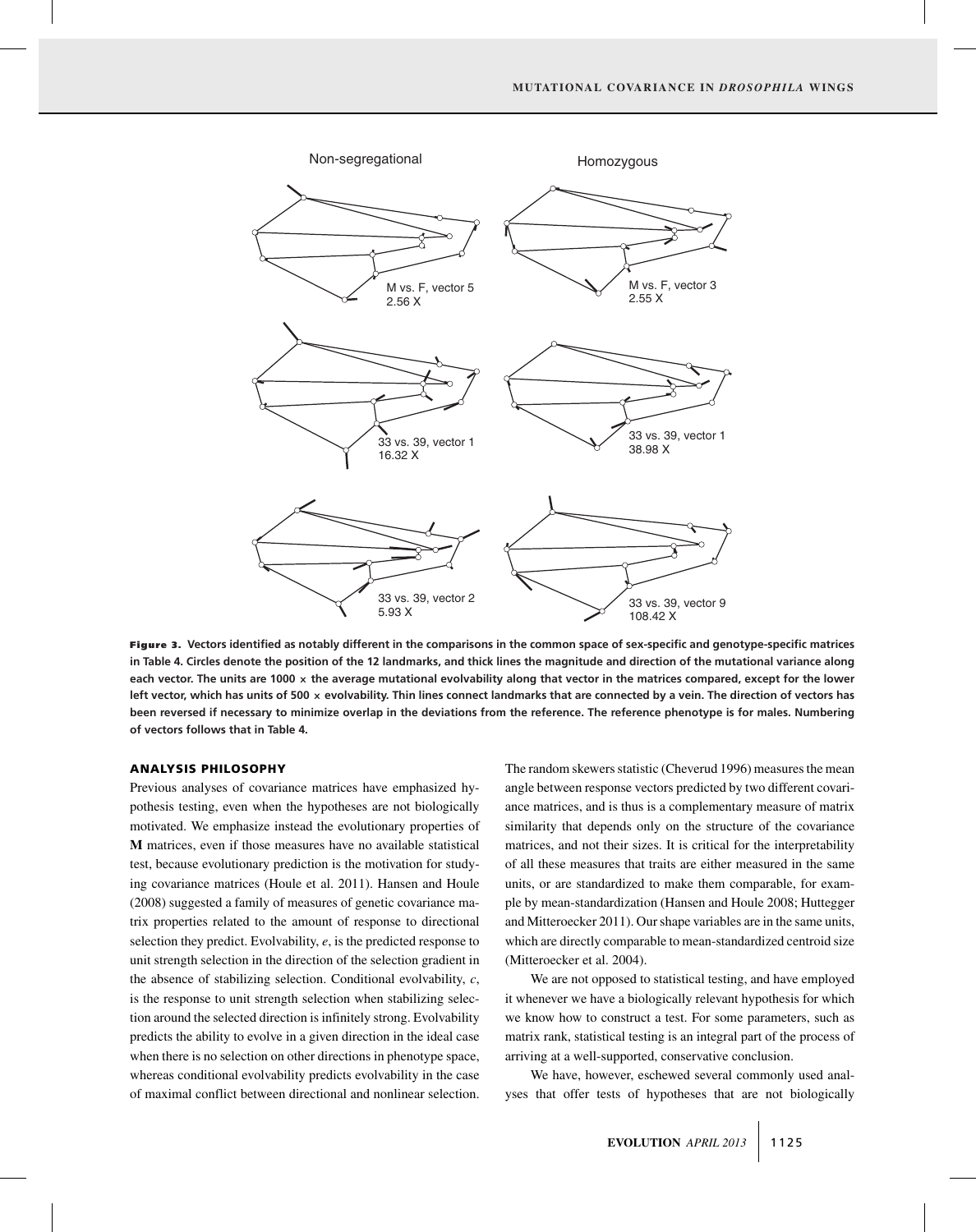interpretable; these analyses include matrix correlations and common principal components analysis (Houle et al. 2002). Matrix correlation is a commonly used scalar measure of matrix similarity but it has no necessary relationship to predictions of evolution. Correlations are standardized and centered measures of relationship and consequently discard information about the mean values of covariances, and disparities of the covariances within matrices. Consequently, it is easy to construct pairs of matrices that either predict extremely different patterns of evolution, yet have perfect matrix correlations, or that predict virtually the same pattern of evolution yet are uncorrelated, or even negatively correlated. Our results provide an example. Although the matrix correlations in the 20 dimensional space of wing shapes are positive (Table 3), consistent with matrix similarities, in the common five-dimensional spaces of sex- and genotype-specific comparisons, matrix correlations are near 0 or negative (Table 4). This contradicts the evolutionarily motivated analyses that show great similarities of matrix structure.

#### **MUTATIONAL BIAS**

An important question about the effects of new mutation is whether they are biased in direction. Bias would have both biological (Keightley and Lynch 2003; Braendle et al. 2010) and statistical (Keightley et al. 2000) consequences. Bias is expected for traits under persistent directional selection, such as fitness or its components. The majority of previous analyses of mutational effects on fitness components and life history traits have found the expected mutational bias (Keightley and Lynch 2003; Shaw et al. 2003), although there are exceptions (Shaw et al. 2000; 2002; Rutter et al. 2010). For Drosophila wings, a previous mutationaccumulation experiment found no significant bias in wing length or width (Santiago et al. 1992). In addition, wing form is remarkably conservative in the genus Drosophila (Houle et al. 2003), even though the evolvability of many aspects of wing form is quite high (Weber 1990, 1992; Houle et al. 2003; Le Rouzic et al. 2011), suggesting that wing trait means are at naturally-selected optima. For traits under stabilizing selection there is no a priori expectation of mutational bias. Our data shows no evidence for a mutational bias in wing form, although these tests were fairly weak.

#### **GENETIC ARCHITECTURE OF MUTATIONAL VARIANCE**

Mutational variance,  $V_M$ , is defined as  $V_M = UE[g^2]/2$  (Lynch and Hill 1986), where *U* is the haploid genomic mutation rate and  $E[g^2]$  is the expected squared homozygous effect of a mutation. We applied two models that estimate  $V_M$ . The nonsegregational model yields estimates of the rate of increase in additive genetic variance in an initially homozygous population when mutant alleles are introduced in heterozygous condition. Twice this quantity estimates  $V_M$  in the special case where genotype–phenotype map is linear or additive. The second model, which we call the homozygous model, directly estimates  $UE[g^2]$  and thus has a more direct relationship to  $V_M$  as defined by Lynch and Hill (1986).

When the genotype–phenotype map is not linear, neither the nonsegregational nor the homozygous model directly determine the additive genetic variance maintained by mutation-selection balance. Additive genetic variance is a population parameter that is determined both by the genotype–phenotype map and by the frequency that alleles have in the population (Hansen 2006). If mutant alleles have deleterious fitness effects that ensure that they remain rare, the nonsegregational  $V_M$  will better predict the amount of additive genetic variance in the population. If mutant alleles are neutral,  $V_M$  estimated by the homozygous model will be the better predictor, as alleles will ultimately come to be both rare and common. The evidence that wings are under stabilizing selection reviewed above makes it unlikely that mutations affecting wing shape are all neutral. The relevant  $V_M$  for wing traits probably lies somewhere between our homozygous and nonsegregational estimates.

There is a substantial difference between the nonsegregational and the homozygous estimates of  $V_M$ , which is most readily explained if mutant alleles have partially recessive effects. More complex alternative explanations could also involve epistatic effects. Assuming that dominance is the cause of the difference, mutations in heterozygous condition have about 25% of the effect that they do in homozygotes. Partial recessivity of spontaneous mutations is a common finding, although most estimates are for life history traits (Halligan and Keightley 2009). The only previous estimates for wing traits in Drosophila show additivity of mutational effects (Santiago et al. 1992). Our finding of partially recessive mutational effects also contrasts with the additivity of effects estimated in a natural population of *D. melanogaster* (Mezey and Houle 2005) for the same geometric morphometric traits we used here. This can be explained if spontaneous mutations with recessive effects have more deleterious fitness effects than those with more additive functional interactions. Previous studies of dominance and fitness of spontaneous mutations for non-wing traits support this hypothesis (Simmons and Crow 1977; López and López-Fanjul 1993).

#### **DIMENSIONALITY**

Our previous study of standing genetic variation found evidence for additive genetic variation in nearly all of the 20 aspects of wing shape studied (Mezey and Houle 2005). This result has been criticized based on the hypothesis that one of our methods for determining dimensionality was too liberal (Hine and Blows 2006). We have reanalyzed our natural population data using the factoranalytical approach in Wombat, and found that the reanalysis supports a 20-dimensional model (not shown), supporting our original contention that our estimates of dimension were conservative.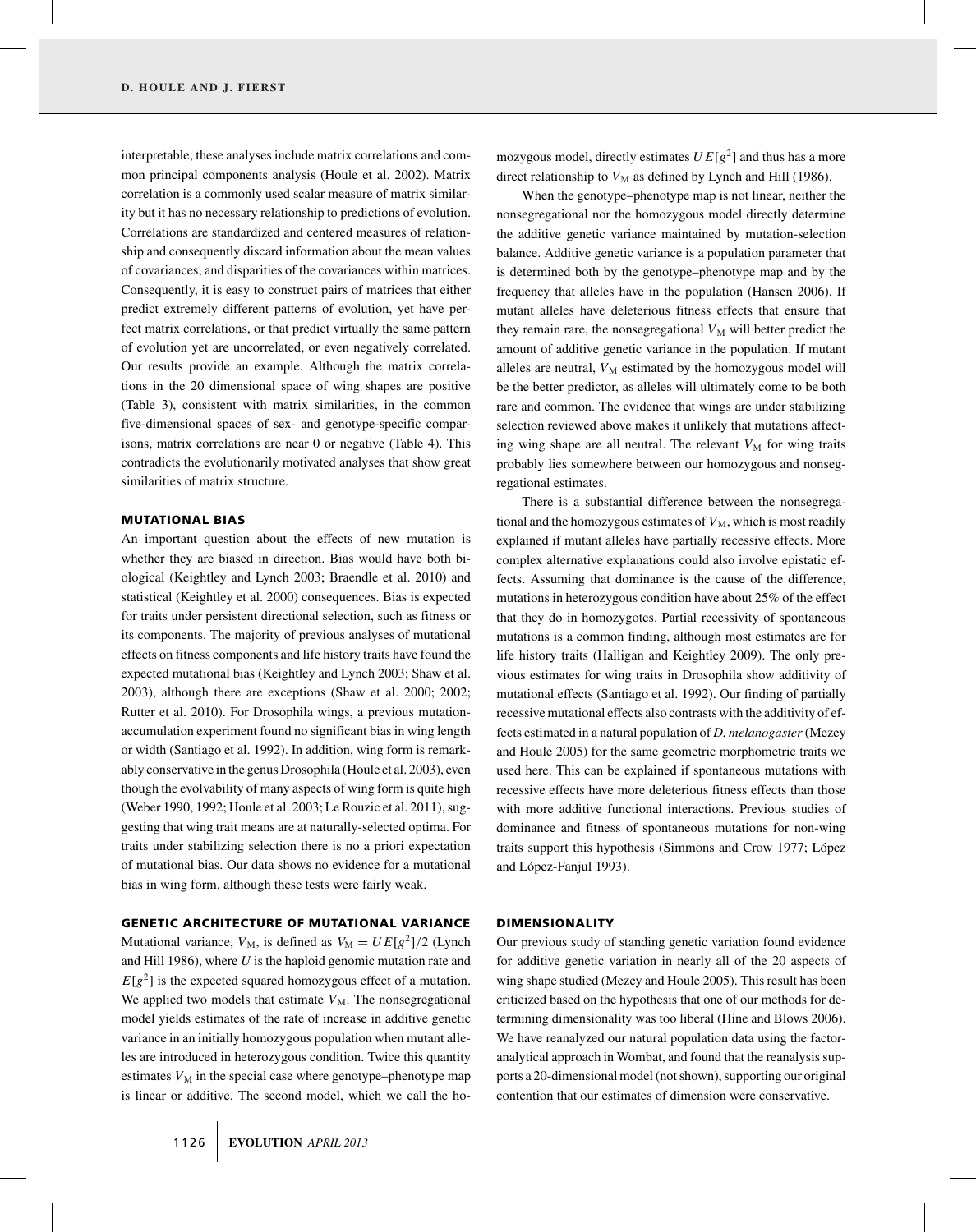Our analysis of the full mutation-accumulation experiment using the homozygous model shows mutational variance in at least 19 of 21 possible dimensions in **M**. Homozygous analyses of other partitions of the data lead to lower estimates of dimensionality, although this is likely to be due to the smaller sample of mutations within genotypes and lower statistical power. The sublines descended from the two inbred genotypes in this experiment have very different patterns of mutational effects, suggesting the possibility that each genotype engenders a different mutational subspace. The nonsegregational model estimated dimensionality at either 7 or 8 dimensions, depending on the data partition. We suspect that this is artificially low, as models with higher dimensionalities did not properly converge, so that the likelihood of more complex models could not be assessed.

One possible explanation for the high dimensionality of genetic effects is that they lie on a curved surface or manifold of lower dimensionality embedded in the space of all possible wing shapes. If this is so, then describing that manifold would provide a simpler picture of genetic variation in wing shape. We have applied variants of the Isomap technique for discovering manifolds in high-dimensional data (Tenenbaum et al. 2000), but have so far found no evidence for low-dimensional curved surfaces (Bendich and Houle, unpubl. ms.). Alternatively, dimensionality may truly be high. Many genes affect wing shape (Weber et al. 1999; 2001, 2005; Mezey et al. 2005) and each may explore somewhat different aspects of the phenotypic space. Some studies of the dimensionality of genetic variance in other species support rather low dimensional models (Kirkpatrick and Lofsvold 1992; Hine and Blows 2006; McGuigan and Blows 2007). One possible explanation for this discrepancy is that geometric morphometric data are different because they intensively characterize variation within one part of an organism such as a wing, skull or jaw. Clearly studies of the dimensionality of variation in a wide variety of phenotypes are needed.

#### **M MATRIX COMPARISONS**

We have very strong evidence that the **M** matrices are significantly different for male and female flies (sex-specific matrices) and the two base inbred genotypes (genotype-specific matrices). The sexspecific differences are due to differences in expression of the same set of mutations, whereas the two genotypes independently accumulated mutations that are almost certainly different. On the other hand, there are also substantial similarities among matrices, as indicated, for example, by random skewers results that show intermediate angles between predicted responses, and the fact that a minority of dimensions are singly-null, having significant genetic variation in one partition of the data, but not in its partner partition.

The sex-specific matrices are different in size, with males having more total variance than females in the nonsegregational model and for centroid size in both analyses. The modest size of these differences (17% more variation in males in the nonsegregational model and 24% in the homozygous model) is consistent with dosage compensation on the X chromosome in males. Dosage compensation is expected to magnify the X-specific variance by a factor of 2, and the X chromosome constitutes about 20% of the genome (Mezey et al. 2005). Unfortunately, models that specifically estimated the X-chromosome variance as well as the autosomal variances did not converge. Differences in matrix size only accounted for a small proportion of the differences in the sex-specific matrices implicating other differences in the sex-specific genotype–phenotype map.

The average angles between predicted responses to selection (random skewers) in sex-specific matrices only differed by about  $20°$  over the whole space (Tables 2 and 3). Those directions with the most different evolvabilities in the common subspace differed by less than  $2.6\times$  in the nonsegregational analysis, and up  $6\times$ in the homozygous analysis (Table 4). The directions with the biggest disparities in evolvablity had rather small average evolvabilities, suggesting that some of these differences are due to error in estimating the differences between matrices.

The genotype-specific matrices of the two base inbred lines differ from each other considerably, but the interpretation of these differences is less clear. It may indicate genetic differences in the number or nature of mutations between genotypes. However, if the number of mutations with large effects on wings is modest, sampling would cause replicate experiments to produce rather different realized **M** matrices, even if they are drawn from the same population of effects, especially given the high number of dimensions in which those mutation vectors can fall.

One indication that some of the genotype-specific differences may be due to genetic differences in mutation is that the line 39 **M** matrix is substantially larger than the line 33 matrix, by a factor of greater than 2 over the whole phenotype space. The random skewers angles are large, around 50◦. The leading eigenvectors are at an angle of more than 45◦, and there are substantial evolvability differences on the leading eigenvectors of the common matrices. The evolvability ratio analysis (Table 4 and Fig. 3) shows some spectacularly large differences in evolvabilities in particular directions.

One possible explanation for these differences that we can rule out is the presence of a small number of sublines with very atypical phenotypes. Inspection of plots of genotype means in the first few dimensions of discriminant space, such as those in Figure 1, and more generally the distribution of Mahalanobis distances between genotype means, does not reveal any sublines in either genotype with extreme values. The differences seem to be distributed across many sublines, rather than due to just a few atypical values.

The differences in matrix size could be explained by an overall difference in mutation rate. Our estimates of the base-pair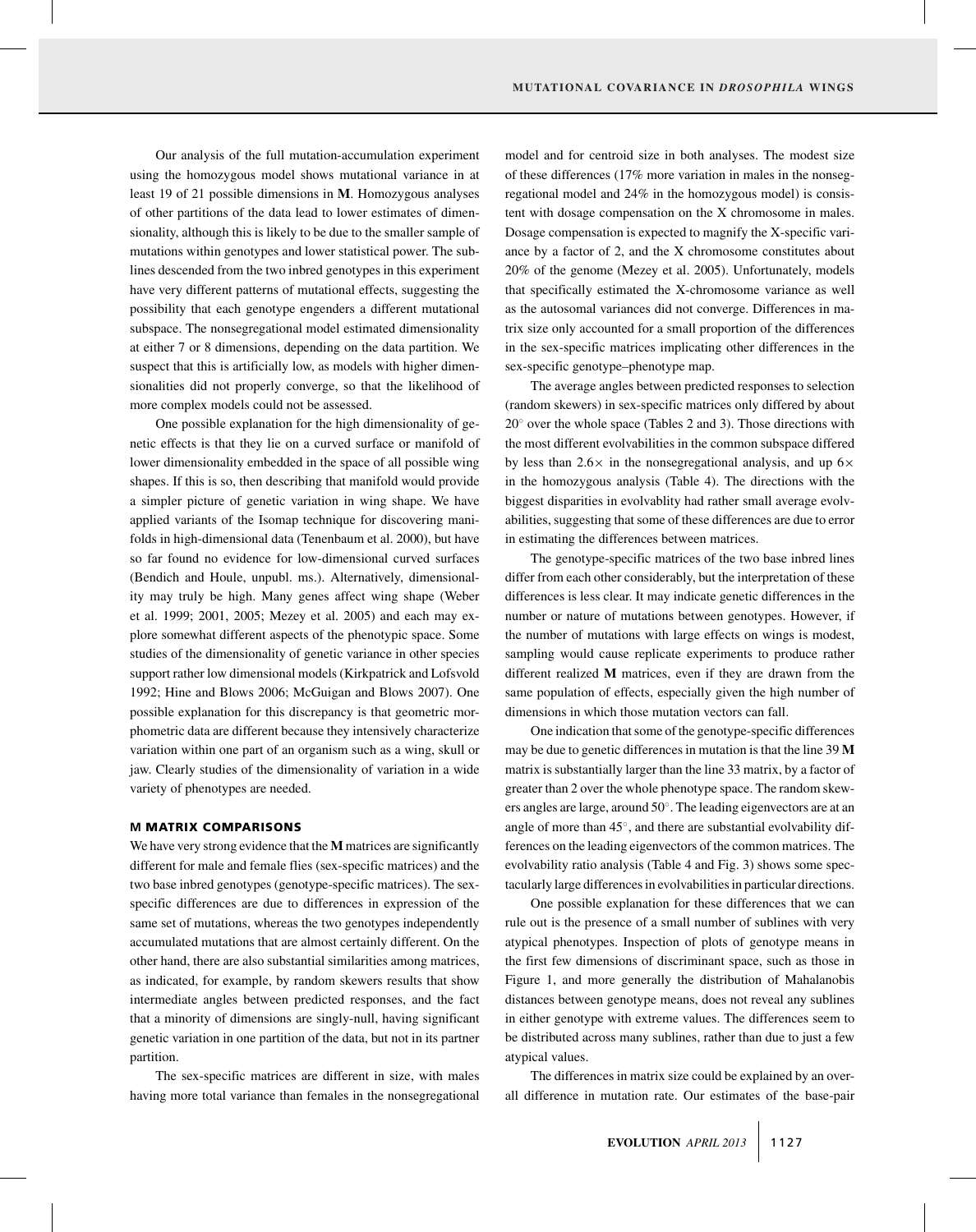nucleotide mutation rate, however, show that line 33 has a mutation rate that is at least twice that in line 39 (Haag-Liautard et al. 2007; Schrider, Houle, Lynch and Hahn unpubl. ms.). The mutation rate differences between genotypes are principally due to a fivefold higher rate of G:C→A:T transitions in line 33. The fact that the phenotypic variance of mutation on wings in line 39 is about twice as large despite this lower mutation rate gives increased confidence that the nature of phenotypic effects is truly different between the two genotypes. There are many possible explanations, including differences in mutational hotspots between genotypes, differences in GC content of genes that influence wing shape, and differences in phenotypic robustness.

#### **PROSPECTS**

The lack of detailed data on the **M** matrix has been a key limitation of empirical analyses of the role of quantitative genetic variation in evolution (Arnold et al. 2008). With these data in hand, we can go on to compare mutational variance to standing variation (Mezey and Houle 2005) and to the pattern of diversification among species (Houle et al. 2003). Such analyses can help to answer a variety of unsolved questions in evolutionary genetics, such as: Is mutation limiting the rate of evolution? Are the phenotypes that do not evolve forbidden by an absence of variation, or by low fitness? We encourage the gathering of data on mutational variation in other high-dimensional suites of traits, so that we can begin to build solid conclusions about these fundamental questions.

#### **ACKNOWLEDGMENTS**

The authors thank Eladio Marquez and Thomas Hansen for discussions, Karin Meyer for patient assistance with Wombat, two anonymous reviewers for their comments, Jeff Birdsley for managing the data collection, and Paul Galpern, Fiona Smyth, Yunily Ng, and Liv Carpenter for imaging wings. This research was supported by National Science Foundation grants DEB-0129219 and DEB-00950002.

#### **LITERATURE CITED**

- Arnold, S. J., R. Burger, P. A. Hohenlohe, B. C. Ajie, and A. G. Jones. 2008. Understanding the evolution and stability of the **G** matrix. Evolution 62:2451–2461.
- Braendle, C., C. F. Baer, and M. A. Felix. 2010. Bias and evolution of the mutationally accessible phenotypic space in a developmental system. PLoS Genet. 6:e1000877.
- Cheverud, J. M. 1996. Quantitative genetic analysis of cranial morphology in the cotton-top (*Saguinus oedipus*) and saddle-back (*S. fuscicollis*) tamarins. J. Evol. Biol. 9:5–42.
- Eyre-Walker, A., and P. D. Keightley. 2007. The distribution of fitness effects of new mutations. Nat. Rev. Genet. 8:610–618.
- Gomulkiewicz, R., and D. Houle. 2009. Joint demographic and genetic constraints on evolution. Am. Nat. 174:E218–E2229.
- Haag-Liautard, C., N. Coffey, D. Houle, M. Lynch, B. Charlesworth, and P. D. Keightley. 2008. Direct estimation of the mitochondrial DNA mutation rate in *Drosophila melanogaster*. PLoS Biol. 6:1706–1714.
- Haag-Liautard, C., M. Dorris, X. Maside, S. Macaskill, D. L. Halligan, D. Houle, B. Charlesworth, and P. D. Keightley. 2007. Direct estimation of per nucleotide and genomic deleterious mutation rates in Drosophila. Nature 445:82–85.
- Halligan, D. L., and P. D. Keightley. 2009. Spontaneous mutation accumulation studies in evolutionary genetics. Ann. Rev. Ecol. Evol. Syst. 40: 151–172.
- Hansen, T. F. 2006. The evolution of genetic architecture. Ann. Rev. Ecol. Evol. Syst. 37:123–157.
- Hansen, T. F., and D. Houle. 2004. Evolvability, stabilizing selection, and the problem of stasis. Pp. 130–150 *in* M. Pigliucci, and K. Preston, eds. The evolutionary biology of complex phenotypes. Oxford University Press, Oxford, U. K.
- ———. 2008. Measuring and comparing evolvability and constraint in multivariate characters. J. Evol. Biol. 21:1201–1219.
- Hansen, T. F., C. Pelabon, and D. Houle. 2011. Heritability is not evolvability. Evol. Biol. 38:258–277.
- Hine, E., and M. W. Blows. 2006. Determining the effective dimensionality of the genetic variance-covariance matrix. Genetics 173:1135–1144.
- Houle, D. 2010. Numbering the hairs on our heads: the shared challenge and promise of phenomics Proc. Natl. Acad. Sci. USA 107:1793–1799.
- Houle, D., and A. Kondrashov. 2006. Mutation. Pp. 32–48 *in* C. W. Fox, and J. B. Wolf, eds. Evolutionary genetics: concepts and case studies. Oxford University Press, Oxford, U. K.
- Houle, D., and S. V. Nuzhdin. 2004. Mutation accumulation and the effect of copia insertions in *Drosophila melanogaster*. Genet. Res. 83:7–18.
- Houle, D., K. A. Hughes, D. K. Hoffmaster, J. Ihara, S. Assimacopoulos, D. Canada, and B. Charlesworth. 1994. The effects of spontaneous mutation on quantitative traits. I. Variance and covariance of life history traits. Genetics 138:773–785.
- Houle, D., B. Morikawa, and M. Lynch. 1996. Comparing mutational variabilities. Genetics 143:1467–1483.
- Houle, D., J. Mezey, and P. Galpern. 2002. Interpreting the results of commmon principal component analyses. Evolution 56:433–440.
- Houle, D., J. Mezey, P. Galpern, and A. Carter. 2003. Automated measurement of Drosophila wings. BMC Evol. Biol. 3:25.
- Houle, D., D. R. Govindaraju, and S. W. Omholt. 2010. Phenomics: the next challenge. Nat. Rev. Genet. 11:855–866.
- Houle, D., C. Pelabon, G. P. Wagner, and T. F. Hansen. 2011. Measurement and meaning in biology. Q. Rev. Biol. 86:3–34.
- Huttegger, S. M., and P. Mitteroecker. 2011. Invariance and meaningfulness in phenotype spaces. Evol. Biol. 38:335–351.
- Jones, A. G., S. J. Arnold, and R. Bürger. 2003. Stability of the G-matrix in a population experiencing pleiotropic mutation, stabilizing selection, and genetic drift. Evolution 57:1747–1760.
- -. 2004. Evolution and stability of the G-matrix on a landscape with a moving optimum. Evolution 58:1639–1654.
- -. 2007. The mutation matrix and the evolution of evolvability. Evolution 61:727–745.
- Joyner-Matos, J., A. Upadhyay, M. P. Salomon, V. Grigaltchik, and C. F. Baer. 2009. Genetic (Co)variation for life span in Rhabditid Nematodes: Role of mutation, selection, and history. J. Gerontol. Ser. A-Biol. Sci. Med. Sci. 64:1134–1145.
- Kavanaugh, C. M., and R. G. Shaw. 2005. The contribution of spontaneous mutation to variation in environmental responses of Arabidopsis thaliana: Responses to light. Evolution 59:266–275.
- Keightley, P. D., and D. L. Halligan. 2009. Analysis and implications of mutational variation. Genetica 136:359–369.
- Keightley, P. D., and M. Lynch. 2003. Toward a realistic model of mutations affecting fitness. Evolution 57:683–685.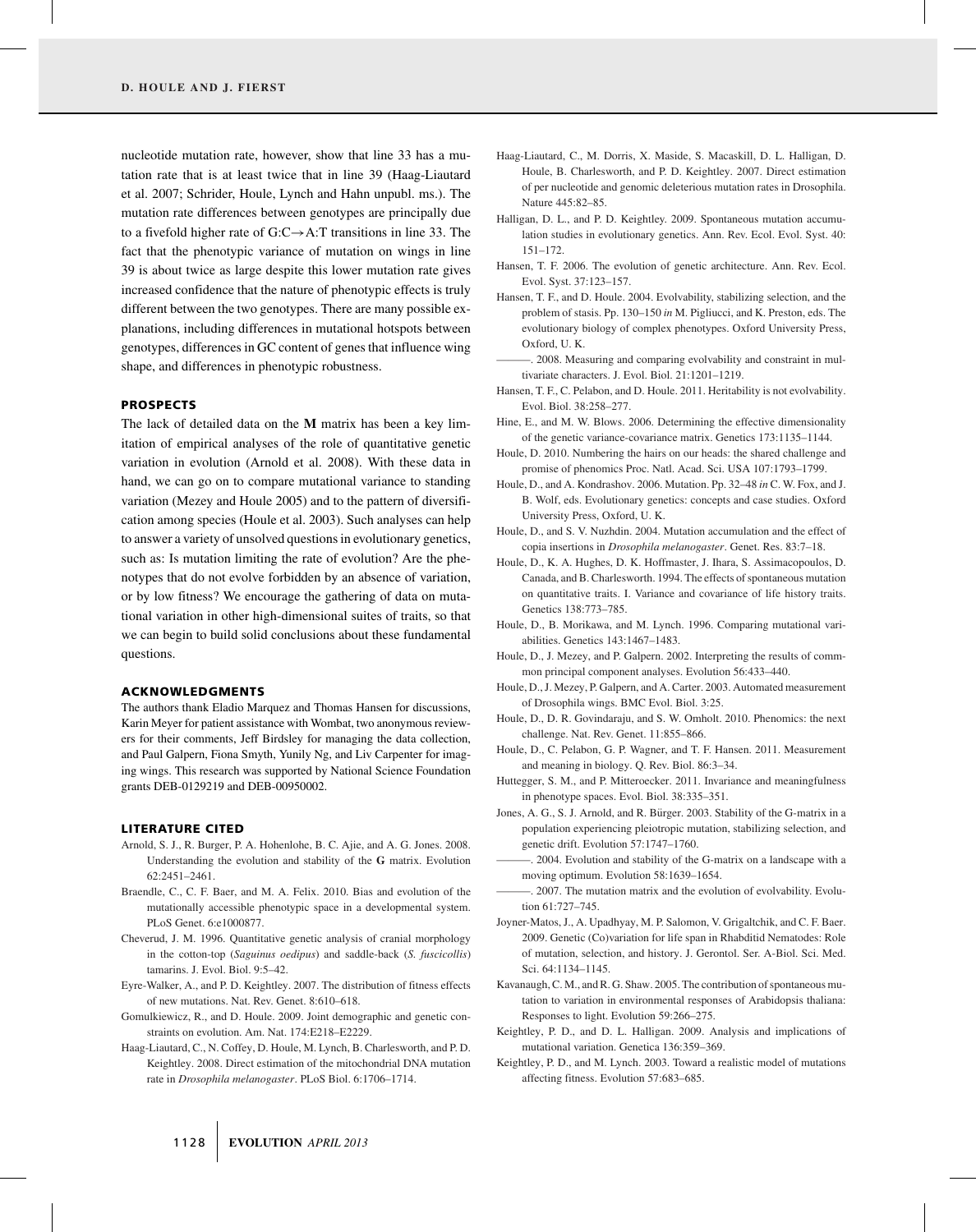- Keightley, P. D., E. K. Davies, A. D. Peters, and R. G. Shaw. 2000. Properties of ethylmethane sulfonate-induced mutation affecting life-history traits in *Caenorhabditis elegans* and inferences about bivariate distributions of mutation effects. Genetics 156:143–154.
- Kirkpatrick, M., and D. Lofsvold. 1992. Measuring selection and constraint in the evolution of growth. Evolution 46:954–971.
- Kirkpatrick, M., and K. Meyer. 2004. Direct estimation of genetic principal components: simplified analysis of complex phenotypes. Genetics 168:2295–2306.
- Lande, R. 1980. The genetic covariance between characters maintained by pleiotropic mutations. Genetics 94:203–215.
- Le Rouzic, A., D. Houle, and T. F. Hansen. 2011. A modelling framework for the analysis of artificial-selection time series. Genet. Res. 93: 155–173.
- López, M. A., and C. López-Fanjul. 1993. Spontaneous mutation for a quantitative trait in *Drosophila melanogaster*. II. Distribution of mutant effects on the trait and fitness. Genet. Res. 61:117–126.
- Lynch, M. 1988. The rate of polygenic mutation. Genet. Res. 51:137– 148.
- Lynch, M. 1985. Spontaneous mutations for life-history characters in an obligate parthenogen. Evolution 39:804–818.
- Lynch, M., and W. G. Hill. 1986. Phenotypic evolution by neutral mutation. Evolution 40:915–935.
- Mackay, T. F. C. 2010. Mutations and quantitative genetic variation: lessons from Drosophila. Phil. Trans. R. Soc. Lond., Ser. B: Biol. Sci. 365:1229– 1239.
- McGuigan, K., and M.W. Blows. 2007. The phenotypic and genetic covariance structure of drosophilid wings. Evolution 61:902–911.
- Meyer, K. 2007. WOMBAT—a tool for mixed model analyses in quantitative genetics by restricted maximum likelihood (REML). J. Zhejiang Univ. (Sci. B) 8:815–821.
- Meyer, K. 2010. Wombat: A program for mixed model analyses by restricted maximum likelihood 1.0. Animal Genetics and Breeding Unit, University of New England, Armidale, NSW. Available via http://agbu.une.edu.au/∼kmeyer/wombat.html
- Meyer, K., and M. Kirkpatrick. 2005. Restricted maximum likelihood estimation of genetic principal components and smoothed covariance matrices. Genet. Sel. Evol. 37:1–30.

———. 2008. Perils of parsimony: Properties of reduced-rank estimates of genetic covariance matrices. Genetics 180:1153–1166.

- Mezey, J. G., and D. Houle. 2005. The dimensionality of genetic variation for wing shape in *Drosophila melanogaster*. Evolution 59:1027–1038.
- Mezey, J. G., D. Houle, and S. V. Nuzhdin. 2005. Naturally segregating quantitative trait loci affecting wing shape of *Drosophila melanogaster*. Genetics 169:2101–2113.
- Mitteroecker, P., and F. Bookstein. 2009. The ontogenetic trajectory of the phenotypic covariance matrix, with examples from craniofacial shape in rats and humans. Evolution 63:727–737.
- Mitteroecker, P., P. Gunz, M. Bernhard, K. Schaefer, and F. L. Bookstein. 2004. Comparison of cranial ontogenetic trajectories among great apes and humans. J. Hum. Evol. 46:679–698.

Muller, H. J. 1973. The modern concept of nature. SUNY Press, Albany, NY.

Rifkin, S. A., D. Houle, J. Kim, and K. P. White. 2005. A mutation accu-

mulation assay reveals a broad capacity for rapid evolution of gene expression. Nature 438:220–223.

- Rohlf, F. J., and D. Slice. 1990. Extensions of the Procrustes method for the optimal superimposition of landmarks. Syst. Zool. 39:40–59.
- Rutter, M. T., F. H. Shaw, and C. B. Fenster. 2010. Spontaneous mutation parameters for *Arabidopsis thaliana* measured in the wild. Evolution 64:1825–1835.
- Rutter, M. T., A. Roles, J. K. Conner, R. G. Shaw, F. H. Shaw, K. Schneeberger, S. Ossowski, D. Weigel, and C. B. Fenster. 2012. Fitness of *Arabidopsis thaliana* mutation accumulation lines whose spontaneous mutations are known. Evolution 66:2335–2339.
- Sanjuán, R., A. Moya, and S. F. Elena. 2004. The distribution of fitness effects caused by single-nucleotide substitutions in an RNA virus. Proc. Natl. Acad. Sci. USA 101:8396–8401.
- Santiago, E., J. Albornoz, A. Dominguez, M. A. Toro, and C. López-Fanjul. 1992. The distribution of spontaneous mutations on quantitative traits and fitness in *Drosophila melanogaster*. Genetics 132:771–781.
- SAS Institute, Inc. 2004. The SAS System for Windows Release 9.2. SAS Institute, Inc., Cary, NC.
- Schrider, D. R., Jonathan N. Hourmozdi, and Matthew W. Hahn. 2011. Pervasive multinucleotide mutational events in eukaryotes. Curr. Biol. 21:1051–1054.
- Shaw, R. G., D. L. Byers, and E. Darmo. 2000. Spontaneous mutational effects on reproductive traits of *Arabidopsis thaliana*. Genetics 155:369–378.
- Shaw, F. H., C. J. Geyer, and R. G. Shaw. 2002. A comprehensive model of mutations affecting fitness and inferences for *Arabidopsis thaliana*. Evolution 56:453–463.
- Shaw, R. G., F. H. Shaw, and C. Geyer. 2003. What fraction of mutations reduces fitness? A reply to Keightley and Lynch. Evolution 57:686–689.
- Simmons, M. J., and J. F. Crow. 1977. Mutations affecting fitness in Drosophila populations. Ann. Rev. Genet. 11:49–78.
- Tenenbaum, J. B., V. de Silva, and J. C. Langford. 2000. A global geometric framework for nonlinear dimensionality reduction. Science 290:2319– 2323.
- Turelli, M. 1985. Effects of pleiotropy on predictions concerning mutationselection balance for polygenic traits. Genetics 111:165–195.
- Weber, K., R. Eisman, L. Morey, A. Patty, J. Sparks, M. Tausek, and Z.-B. Zeng. 1999. An analysis of polygenes affecting wing shape on chromosome 3 in *Drosophila melanogaster*. Genetics 153:773–786.
- Weber, K., R. Eisman, S. Higgins, L. Morey, A. Patty, M. Tausek, and Z.-B. Zeng. 2001. An analysis of polygenes affecting wing shape on chromosome 2 in *Drosophila melanogaster*. Genetics 159:1045–1057.
- Weber, K., N. Johnson, D. Champlin, and A. Patty. 2005. Many P-element insertions affect wing shape in *Drosophila melanogaster*. Genetics 169:1461–1475.
- Weber, K. E. 1990. Selection on wing allometry in *Drosophila melanogaster*. Genetics 126:975–989.
- Weber, K. E. 1992. How small are the smallest selectable domains of form? Genetics 130:345–353.
- Zhang, X.-S. 2012. Fisher's geometrical model of fitness landscape and variance in fitness within a changing environment. Evolution 66:2350–2368.

#### Associate Editor: R. Bürger